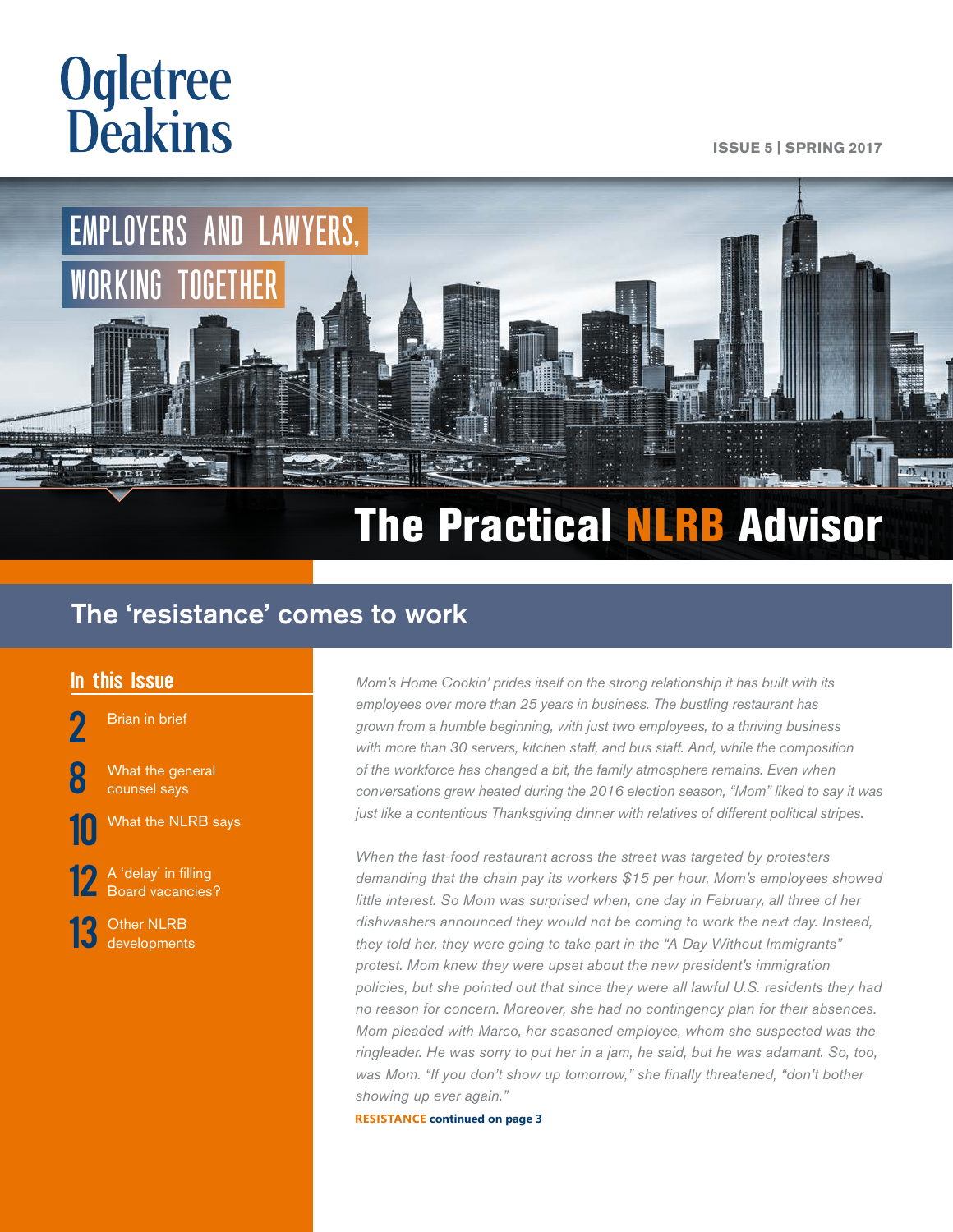### <span id="page-1-0"></span>BRIAN IN BRIEF



Critics of organized labor often charge that in recent years labor unions and their leadership appear far more interested in "political" advocacy, loosely defined, than in traditional collective bargaining. Conversely, defenders of the movement argue that, in many instances, political activism is a more effective way of securing worker gains than individual

employer-based negotiations. Whatever the merits of the respective arguments, the increasing involvement of organized labor in the political sphere is an indisputable fact.

This politicization of the union movement raises interesting issues. For example, what happens when a union's political advocacy is at odds with the political views of its own rank and file? This issue clearly played a role in last year's presidential elections where the Republican candidate garnered a historically high level of support from "union households."

The blurring of the line between "labor" or "workplace" issues and political or policy matters is not, however, the exclusive province of political strategists. In an era of increasing, and increasingly public, political activism the phenomenon has created a number of issues and unique practical problems for employers as well. In this issue of the *Practical NLRB Advisor*, we take a closer look at one of those problems: the "political" protest over workrelated issues. Protest activities like the Women's March on Washington, the "Fight for 15" demonstrations, and the "A Day Without Immigrants" protests, all of which possess, in whole or in part, a nexus to the workplace and/or workplace issues, are becoming more commonplace. The fact that such activity may arguably be related to an employee's workplace often raises complex questions under the National Labor Relations Act (NLRA)—questions that are compounded whenever an individual chooses to participate in such activity and his or her employer either wants or feels compelled to respond to the workplace impact of such participation.

Where is the line between a "political" and "labor" protest? What range of activities did Congress intend to protect when it enacted the NLRA? What right does an employer have to enforce normal absence and behavior rules in the face of these kinds of protests? This issue of the *Advisor* attempts to shed some light on these and a number of related questions, all of which have increasing resonance as the incidence of the "political" protest is on the rise.

*Sincerely,*

Brian Hoyes

**Brian E. Hayes** *Co-Chair, Traditional Labor Relations Practice Group* Ogletree Deakins

*brian.hayes@ogletreedeakins.com* 202.263.0261

#### **About Ogletree Deakins'** *Practical NLRB Advisor*

At Ogletree Deakins, we believe that client service means keeping our clients constantly apprised of the latest developments in labor and employment law. With the whirlwind of activity taking place at the National Labor Relations Board (NLRB) in recent years—affecting both unionized and nonunion employers—a quarterly newsletter focused on the NLRB is an essential tool to that end.

Ogletree Deakins' *Practical NLRB Advisor* seeks to inform clients of the critical issues that arise under the National Labor Relations Act and to suggest practical strategies for working successfully with the Board. The firm's veteran traditional labor attorneys will update you on the critical issues in NLRB practice, with practical, "how to" advice and an insider's perspective. Assisting us in this venture are the editors of Wolters Kluwer Legal and Regulatory Solutions' *Employment Law Daily.*

The *Practical NLRB Advisor* does not provide legal advice. However, it does seek to alert employers of the myriad issues and challenges that arise in this area of practice, so that they can timely consult with their attorneys about specific legal concerns.

#### **Ogletree Deakins editors**

Brian E. Hayes, J.D., *Co-Chair,* Traditional Labor Relations Practice Group C. Thomas Davis, J.D., *Co-Chair*, Traditional Labor Relations Practice Group Hera S. Arsen, J.D., Ph.D., *Senior Marketing Counsel*, Firm Publications

#### *Employment Law Daily* **contributors**

Joy P. Waltemath, J.D., *Managing Editor* Kathleen Kapusta, J.D., *Employment Law Analyst* Lisa Milam-Perez, J.D., *Senior Employment Law Analyst*

Mail regarding your subscription should be sent to editors@ogletreedeakins.com or Ogletree, Deakins, Nash, Smoak & Stewart, P.C., One Ninety One Peachtree Tower, 191 Peachtree Street, N.E. Suite 4800, Atlanta, GA 30303. Attn: Client Services. Please include the title of this publication. © 2017 Ogletree, Deakins, Nash, Smoak & Stewart, P.C.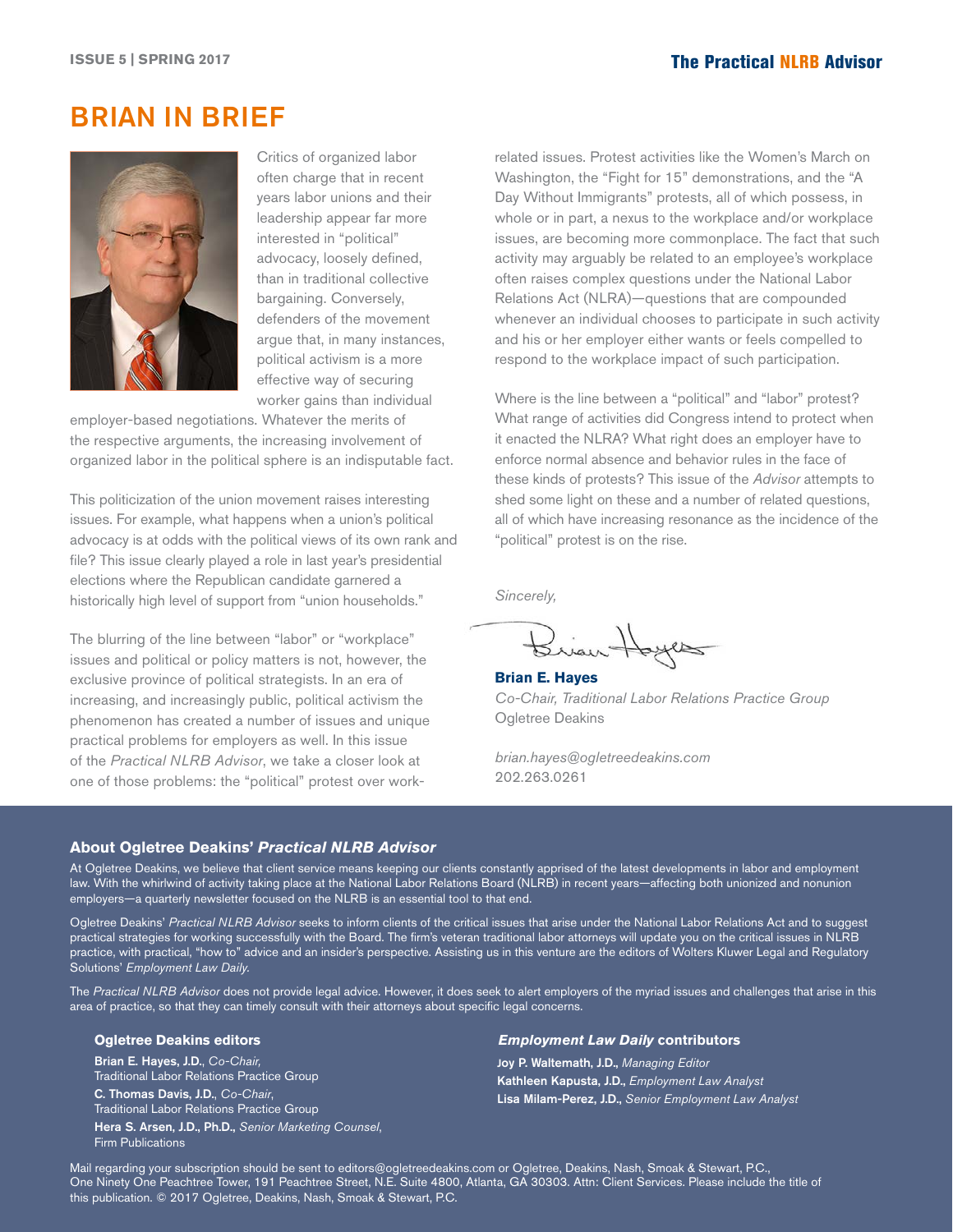#### <span id="page-2-0"></span>**RESISTANCE [continued from page 1](#page-0-0)**

*The next day, all three dishwashers failed to come to work. Their absence was disruptive, but the restaurant managed to get through the busy lunch period with other staff pitching in at the sink. Nonetheless, the following day, when Marco came in for his early shift, Mom fired him on the spot. It pained her to do so, but she had warned him, and she was hurt that her long-term employee would put her in such a bind. The other dishwashers would keep their jobs, despite their absences, since she was sure Marco had put them up to it. Besides, she needed them! But when the pair arrived for the lunch shift and learned that Marco had been discharged, they angrily walked out in protest—prompting Mom to fire them as well.*

Conceived by anti-administration activists, and fueled by social media, the recent A Day Without Immigrants protest grew into a general nationwide strike challenging the president's call for stricter immigration enforcement and his executive order imposing travel restrictions on citizens of several Muslim-majority countries. According to event organizers, the civil disobedience and demonstration was intended to "show Donald Trump . . . that our voices will be heard" and to demonstrate the economic power of the nation's immigrants by withholding their labor for a day. As a consequence, many businesses suffered losses, as thousands of employees attended political rallies or simply stayed home from work.

A Day Without Immigrants was one of several protests in the wake of the new president's inauguration and nascent administration. For example, the Women's March on Washington took place the following month, and activists have promised more large-scale protests through the spring and into the summer. This general political "resistance" activity has coincided with the growing recent phenomenon of labor-related picketing and work actions aimed at specific employers or industries. Carefully orchestrated "Fight for 15" actions, carried out by "altlabor" groups with clear ties to organized labor, have involved staged protests and "intermittent" strikes seeking to compel big-box retailers and fast-food franchises to pay workers more than double the current federal minimum wage rate. While the Fight for 15 activities are designed to look like spontaneous employee protests, and while some employees of the targeted company often participate, they are, for the most part, populated by paid organizers as

part of a long-game labor organizing strategy. Regardless of their origin or motive, however, these targeted protests can threaten a company's reputation, its operations, and its employee relations.

Dealing with such protest activity and any associated absences from work often involve complicated legal issues, and an employer's response often involves both legal and practical risks.

#### **The issues**

When the "resistance" comes to work, a host of questions face most employers:

- Do employees have a legal right to protest or support a political cause at work?
- Do employees have a legally protected right to skip work altogether in order to protest or support a political cause?
- **Under what circumstances can an employer discipline** employees for activity in support of a political or policy cause?
- Should an employer discipline employees for this type of activity?

Like most legal questions, the answers here are fact-specific, and often turn on the form or method of the protest activity, the nature of the underlying issue that sparked discord, the status of the protesters under the National Labor Relations Act (NLRA), the time and location of the activity, and the employer's own labor relations policies and practices.

**The NLRA.** Section 7 of the NLRA gives employees the right to engage in "concerted activities" for the purpose of their "mutual aid or protection." This right applies to *all* statutory employees whether they are represented by a union or not. Section 8 of the NLRA makes it unlawful for an employer to interfere with, restrain, or coerce employees in the exercise of those Section 7 rights.

In analyzing the respective rights of employers and employees in any arguable instance of protected concerted activity, including political protest activity, one generally must determine:

- 1) Is the *subject* of the activity something which the NLRA is intended to cover?
- 2) If so, is the *means* utilized to address the subject protected, or does it exceed the protections of the Act?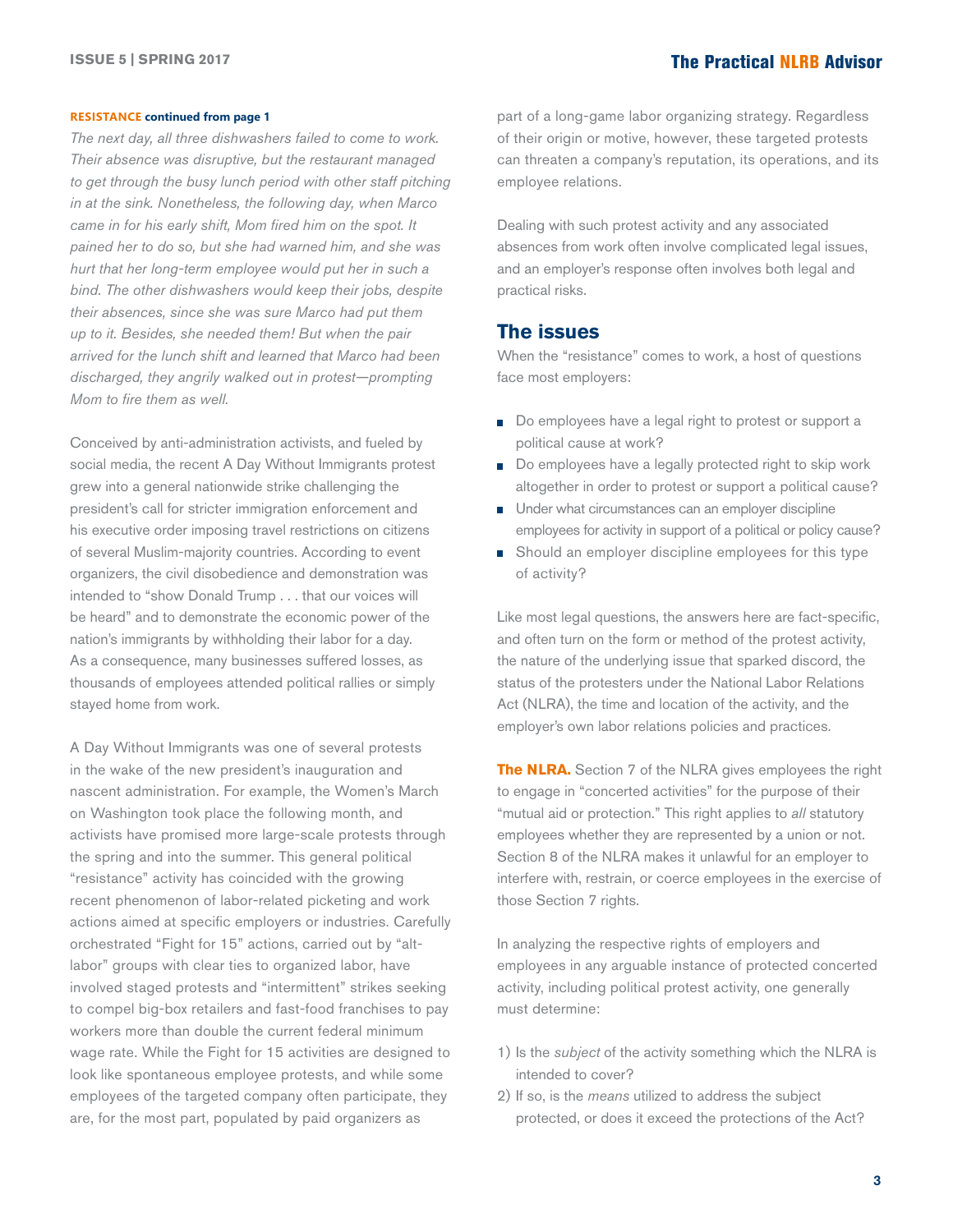**Is this really a "labor" issue?** The first question posed above essentially analyzes whether the subject of the activity falls within Section 7's "mutual aid or protection" language. In a 1978 case entitled *Eastex, Inc. v. National Labor Relations Board,* the Supreme Court of the United States held that the "mutual aid" language of the statute must be liberally construed and that it encompasses even advocacy aimed beyond workers' immediate employers, including political advocacy, if such efforts have an "immediate relationship" to the employees *as* employees.

In *Eastex,* employees, during their nonwork time and in nonwork areas of the employer's premises, sought to distribute literature regarding, in part, minimum wage legislation and the state's right-to-work law. The employer prohibited the distribution contending that the subject of the flyer did not fall within the ambit of Section 7's "mutual aid or protection" clause, essentially because the employer had no control over how elected officials dealt with either the minimum wage legislation or the right-to-work law.

The Supreme Court, however, held that the employees' political activity was covered by the "mutual aid or protection" clause, noting that when employees "seek to improve terms and conditions of employment or otherwise improve their lot as employees through channels outside the immediate employee-employer relationship," including "resort to administrative and judicial forums, and . . . appeals to legislators to protect their interests as employees," such activities "are within the scope of this clause." The Court did find that the coverage of the mutual aid clause was not without limitation, observing that when the relationship between the political activism and employees' interests become too "attenuated," these activities no longer fall within the "mutual aid or protection" rubric.

**Is this conduct that is protected?** Assuming the *subject* of employee activity falls within the mutual aid clause, the second question posed above analyzes whether the *means* utilized by employees to further their aims warrants or exceeds the protections of the NLRA. Thus, even where the *subject* involves matters with an unquestionable nexus to an employee's specific workplace, the *means* that employees utilize may nonetheless remove it from the protection of the Act. In the most obvious examples, while employees may seek an increase in their wages or an improvement in their working conditions, the

Act does not protect them if they make a concerted threat to do physical harm to the owner of the business in order to achieve those aims. In such circumstances, while the *subject* of their action is within the ambit of the Act, the *means* they have chosen to achieve it causes them to lose the protection of the Act.

Because the *means* used by employees in *Eastex,* i.e., the nondisruptive distribution of literature on nonwork time, was clearly protected, the decision does not directly address the question of when, or under what circumstances "political" activity, although within the mutual aid clause, may nonetheless be unprotected in light of the means employed to address it. Although not reaching the issue, the Court did, however, foreshadow the analysis. In *Eastex,* the Court specifically rejected the argument that simply because an employer has no control over the disposition of a workrelated issue like minimum wage or right-to-work legislation that activity with respect to such issues falls outside the mutual aid clause. However, the Court went on to note that although the *subject* is within the clause, the *means* used to address it*, specifically the use of economic pressure*, may be unprotected where the employer has no control over the disposition of the issue.

#### **The 2006 protests**

Protests over immigration policy are not a new phenomenon. In 2006, there were a number of A Day Without Immigrants protests in opposition to certain immigration policies and proposals by the Bush administration. In a series of advice memoranda, and eventually in a 2008 General Counsel (GC) memo (discussed in detail in "What the general counsel says" on page 8) the National Labor Relations Board (NLRB) set out the analytical framework for resolving charges where employees were disciplined for absenting themselves from work to attend the subject protest activities. Given the Supreme Court's view of the breadth of the mutual aid clause, all the memoranda assume that the *subject* of the protest fell within the clause. However, they then point out that simply because the *subject* falls within Section 7 does not mean that the *means* will be protected. For example, the memos all cite the case of the employee who walks off the job, in contravention of an employer's work rules, to attend a union meeting. Attending a union meeting is clearly Section 7 activity, but doing so under the described circumstances is simply not protected. Consequently, disciplining the employee for an unauthorized absence does not violate the Act.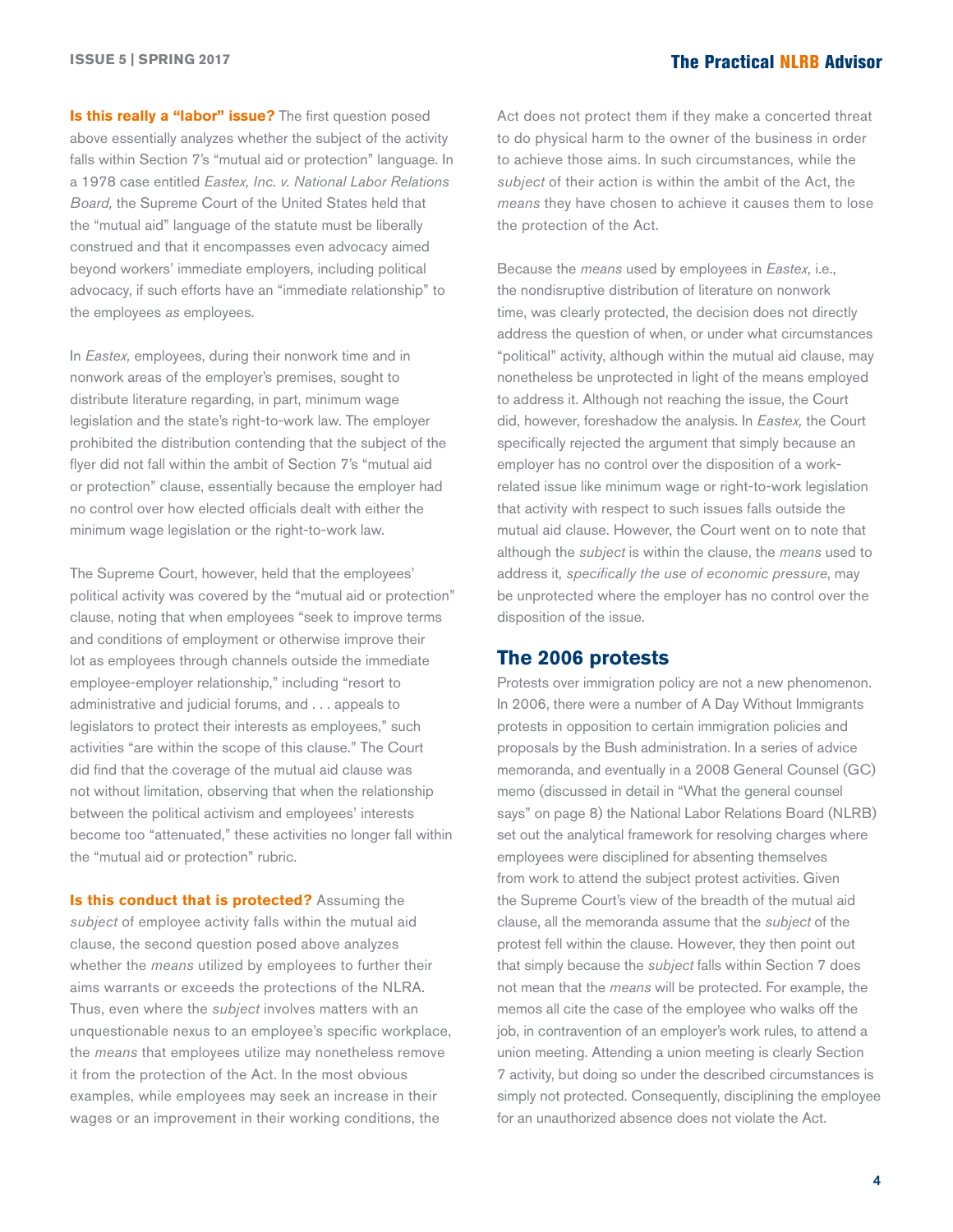This *unprotected means* analysis, however, involves one additional complexity. Walking off the job or withholding one's labor through absence from the workplace is precisely what employees do when they engage in a strike. Striking is typically protected activity. Indeed, Section 13 of the NLRA specifically reinforces that notion. So why, when an employee absents him or herself from work with regard to a subject within the scope of Section 7, is he or she not a striker who may not be lawfully disciplined for his or her strike activity? Without casting the question in such stark terms, the GC's memo first notes that not all strikes are protected. For example, "sit down" strikes or "intermittent" strikes have been traditionally found to be unprotected because of their means. However, the memo goes on to posit that where the subject that occasions the absence is not a matter over which the employer exercises control, the absence is not a "strike" that is protected by the Act. This position mirrors the language in *Eastex* to the effect that while an employer's inability to control the underlying issue, e.g., right-to-work legislation, does not remove the *subject* from Section 7 coverage, it may render economic pressure in furtherance of that subject, i.e., a strike, unprotected.

### **Unpacking the current law and applying the standard**

Under the NLRB's current view of the law it is clear that the determination of whether or not a political issue is sufficiently connected to the workplace such that it is encompassed under Section 7's "mutual aid or protection" clause is one subject to a liberal construction. It is equally clear that nondisruptive political advocacy for or against a specific political issue affecting specific employment concerns that occurs during the employee's own time and in nonwork areas is protected. These are both fairly clear in the Supreme Court's *Eastex*  decision, which is binding on the agency. What is arguably less clear and more susceptible to change or varying interpretation is what happens when the political advocacy results in an employee absenting him or herself from work. Under these circumstances, leaving or stopping work to engage in such political advocacy *may be*, but is not necessarily protected, and an employee taking this course of action *may be* subject to discipline pursuant to an employer's lawful work rules.

Pursuant to the GC's 2008 memo, the protected/ unprotected question often turns on whether the employee's absence—and resulting economic pressure on his or her

employer—is related to an issue over which the employer has control. If the employer does not have any control over the outcome of the dispute, the employee action is not protected, and employees engaging in such a "strike" are subject to discipline. Even if the absence is deemed to be a protected strike, it can arguably lose such protection if the strike activity is otherwise unprotected, for example, where employees engage in an intermittent strike. While these are both part and parcel of the currently expressed agency view, the theories themselves are not cast in stone, but more importantly are susceptible of differing outcomes when applied to specific facts. Suppose an employee announces his or her intention to be absent from work to participate in the Women's March, stating it is in support of the march's political goals *and* in an effort to pressure the employer to voluntarily provide extensive paid parental leave. The brightline distinction in the GC's memo would seem to evaporate here where the employee has dual concerns, one of which the employer cannot control, but the other of which it can.

The difficulty in applying the theories can be readily seen in the Mom's example above. Since the immigration policies at issue in the example had no impact on Marco and his colleagues who were already legally in the United States and legally entitled to work, it is likely that the protest had no nexus to the workplace and thus had no Section 7 coverage in the first place. However, given the broad view of the "mutual aid or protection" clause, it is possible to reach the opposite result. Even if Marco and his colleagues were found to have a Section 7 interest in national immigration policy, their absence from work would still lack protection under the GC's memo because Mom herself plainly has no control over the Trump administration's policies. On the other hand, Mom did have direct control over the decision to fire Marco, and his discharge directly impacted the workplace. Therefore, when his coworkers engaged in their second walkout to protest Marco's discharge they were not only engaged in concerted activity for their mutual aid or protection, their activity was protected because Mom had control over both the decision to fire Marco and the ability to change the decision.

In the real world, the no-employer-control/no-protected-strike formulation contained in the GC's memo can become dicey to apply if for no other reason than the employee, him or herself, can articulate a self-serving motive for his absence that may bring it within the realm of an issue the employer *can* control.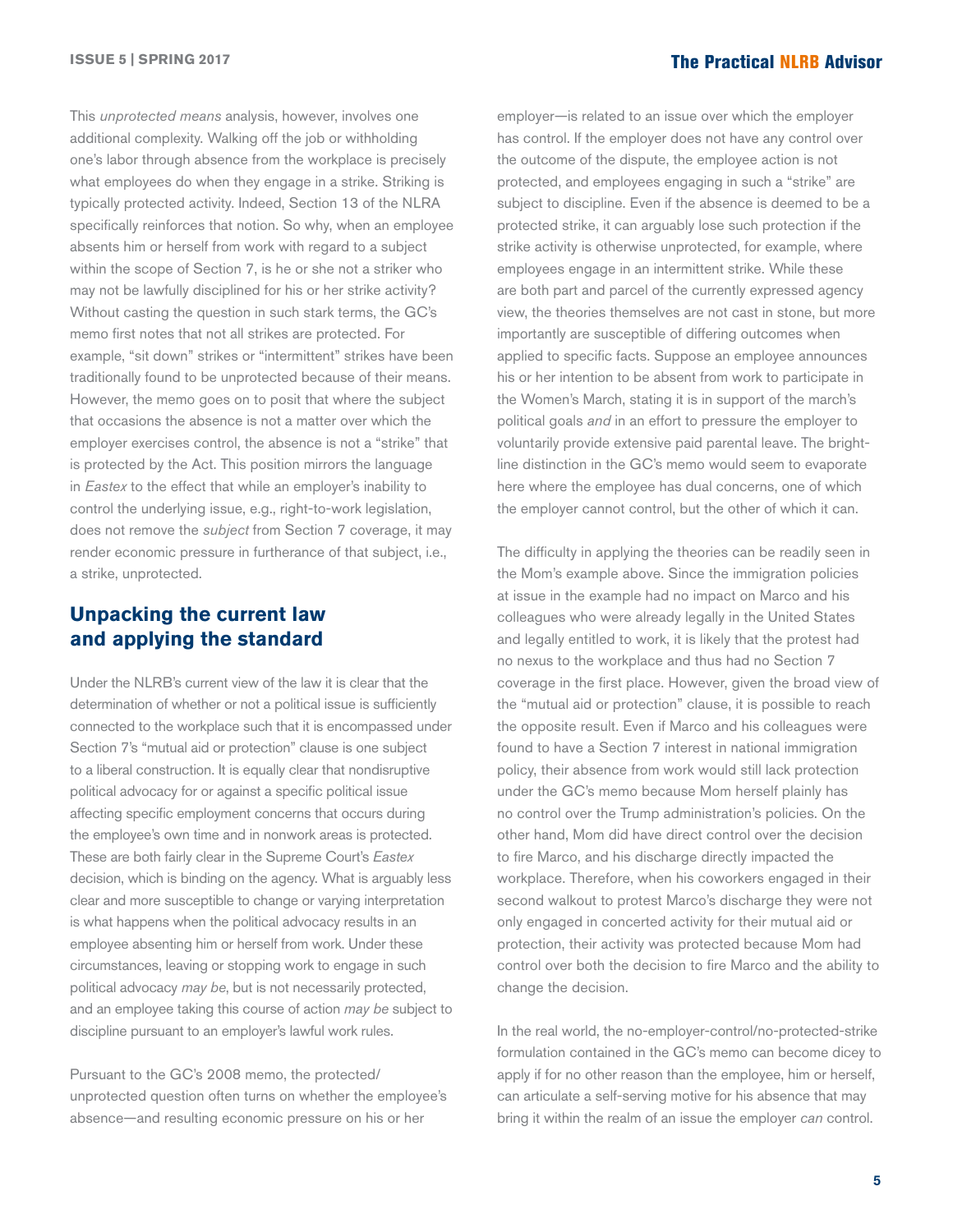#### **Lawful and neutrally applied rules**

The real-world complexities of determining whether conduct is protected and discipline is lawful do not end with the analysis above. It is also important to bear in mind that where the political activity is deemed to be sufficiently connected to the workplace to fall within Section 7's mutual aid clause, any permissible restrictions, and ensuing discipline, based on that activity must be facially lawful and uniformly applied. In the case of the 2006 A Day Without Immigrants protests, if as the GC assumed, attendance was protected activity, even if the *means* rendered it to be otherwise unprotected, that does not mean the employees can be disciplined for their absence with impunity. The rules regarding *discriminatory or disparate* treatment of protected activity still apply. Thus, if an employer let employees skip work to celebrate an important victory by a hometown athletic team, but later disciplined employees for participating in an otherwise protected A Day Without Immigrants protest, such disparate treatment would still be legally problematic. One can also add to this equation potential disciplinary discrimination claims that are unrelated to the NLRA. For example, if an employer were to allow employees to leave work without discipline to participate in the Women's March, but deny permission or discipline employees who left to attend the A Day Without Immigrants protest, the potential for a national origin discrimination claim does not require much imagination.

**The big picture.** Evaluating whether or not to discipline or restrict employees who engage or seek to engage in political protest activity is not an easy task. It requires legal analysis that is multi-faceted, invariably fact-specific, and rife with "fluid" theories. There are clearly instances in which maintaining order and efficiency, as well as disciplinary consistency, will require an employer to take action even though it may entail some degree of legal risk. In such cases, the complexity of the analysis cannot get in the way of the need for action. There are, however, also many more instances where the decision involves a degree of discretion. In those cases, it usually behooves a prudent employer to step back and assess the situation objectively and unemotionally even when the employer concludes the law is on its side.

Consider for a moment the net result for Mom in light of her actions. She wound up losing her most senior and reliable dishwasher who may or may not have a valid claim against her for reinstatement and back pay. She also lost her other two dishwashers both of whom almost surely have valid

claims against her for reinstatement and back pay. Ironically, she set down her decisional path because she didn't want the inconvenience of not having her dishwashing personnel absent for part of a day. Most importantly, however, she may well have done permanent damage to her overall relationship with all of her employees. Such a relationship is invaluable. As in the hypothetical, it typically takes years to build, but only one rash decision to destroy.

C. Thomas Davis, Co-Chair of Ogletree Deakins' Traditional Labor Relations Practice Group, points out that, particularly in these kinds of "political" situations, "the right question for an employer to ask is usually not 'Can I do it?,' but 'Should I do it?'" These are decisions where you can be "dead right on the legal analysis and dead wrong on the practical consequence." Firing or disciplining employees who participate in "political" or policy protests, particularly high-profile ones, not only can result in decidedly negative internal personnel consequence, but equally negative external consequence. "Almost any political issue these days seems to have an almost equal number of supporters and opponents," Davis notes. "That simple math means that any decision to fire an employee for 'political' participation is guaranteed to anger or alienate, at least theoretically, half of your customer base. This is a serious dilemma for customerfacing businesses, but applies to other businesses as well."

#### **Proactive measures**

While, as noted, legally different than a traditional strike a political protest walkout can have the same consequences. As H. Ellis Fisher, a Shareholder in Ogletree Deakins' Greenville, South Carolina office notes: "No prudent employer would go into contract negotiations without having planned for the contingency of a strike. Similarly, no employer that might be susceptible to a political walkout should fail to develop some plan to address that contingency as well."

If, in the opening scenario, Mom had thought through the issue ahead of time, she might have saved herself a lot of trouble. Like many employers, however, she didn't think it could happen at her restaurant, and so she didn't give any thought to how she might have avoided the problem. With the increasing incidence of protest actions, however, employers should consider developing some type of an advance plan. A "strike" contingency plan that addresses the myriad considerations—legal, operational, reputational—can help to facilitate an appropriate response.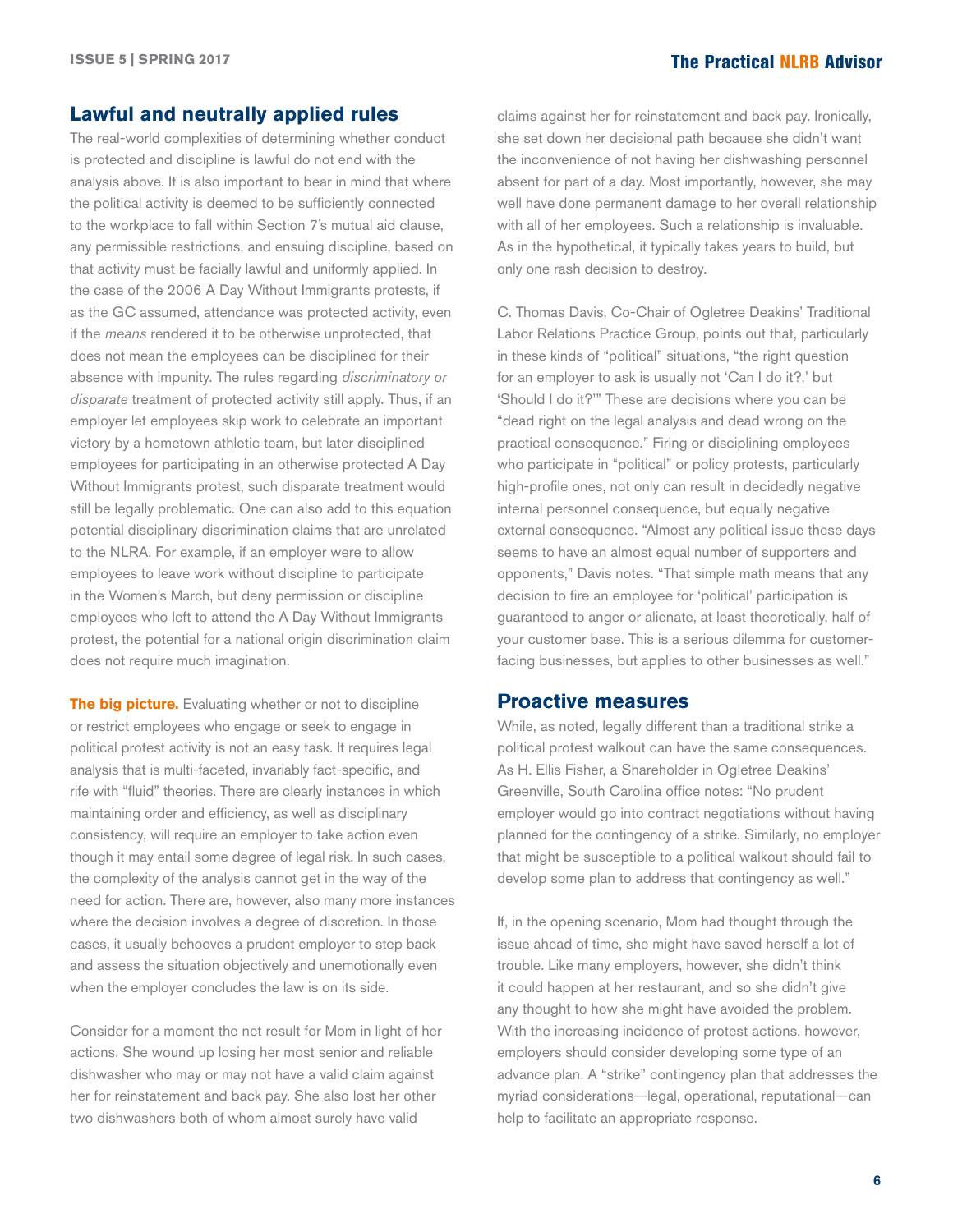Proactive employers can get in front of potential political activism-related absences before they arise. In the lead-up to a scheduled large-scale protest, remind employees, through regular employee communication channels, of the relevant policies and handbook provisions, and inform them, where appropriate, that the normal rules apply. Such a reminder may serve as a deterrent in the case of unprotected conduct; however, it must be carefully composed to avoid any claim of interference with employees' NLRA-protected conduct.

Emphasize what is at stake for the company—that protestrelated absences have an adverse effect on productivity, coworkers, customers, and the bottom line. However, also acknowledge that you understand the concerns of would-be protesters, and reaffirm the company's own positive record with respect to the issue at hand. For example, depending on the political cause, remind employees that a significant portion of your workforce is comprised of immigrants, that women hold senior leadership roles, that diversity and nondiscrimination are core company values, or that the company provides generous paid family leave. Convey the important message that the company is not the enemy. Also, remind employees that there are other appropriate ways to show support for the cause without going AWOL. Lastly, if the issue is a controversial one, be careful about taking sides and alienating another faction of your workforce. Acknowledge that the issue is controversial and that you respect the rights of all employees to form their own opinions and to express themselves in appropriate ways.

### **Parting thoughts**

Finally, keep these additional points in mind.

Any employment-related political activity in which employees participate *outside* of work, on their own time, is generally protected under the NLRA. Employers that

discipline employees for such conduct risk an unfair labor practice violation.

- Consider the wage and hour implications of strike-related absences. Employers are not required to pay nonexempt employees for unexcused absences. Nonexempt employees who take paid time off should be paid in accordance with the employer's standard policy. Exempt employees cannot be docked for their absences under the Fair Labor Standards Act. And, of course, calling in reinforcements for employees whose absences are anticipated may mean that the replacement workers surpass 40 hours that week, triggering an obligation to pay overtime.
- a. The NLRA only covers "employees," not managers or supervisors. Therefore, employers may discipline managerial or supervisory employees who miss work due to political activity, without concerns of violating the Act. One caveat, however: Discharging a popular supervisor can have an adverse effect on his or her subordinates, and their concerted response to such action *would* be protected. (Mom in our scenario suffered a similar fate.) Therefore, employers must consider the wisdom of doing so, as an employee relations matter.
- Other federal, state, or local laws may also restrict m. employers' ability to discipline employees for their political activity. A number of states have off-duty conduct protections that bar employers from taking adverse action against employees for their private activities. Also, some states extend First Amendment free speech protections to private-sector employees, affording them the same rights to engage in political speech that public employees enjoy.

NLRB case law and formal guidances issued by the NLRB GC can help employers navigate the thorny legal issues at stake, and are discussed in depth in this issue of the *Practical NLRB Advisor.*■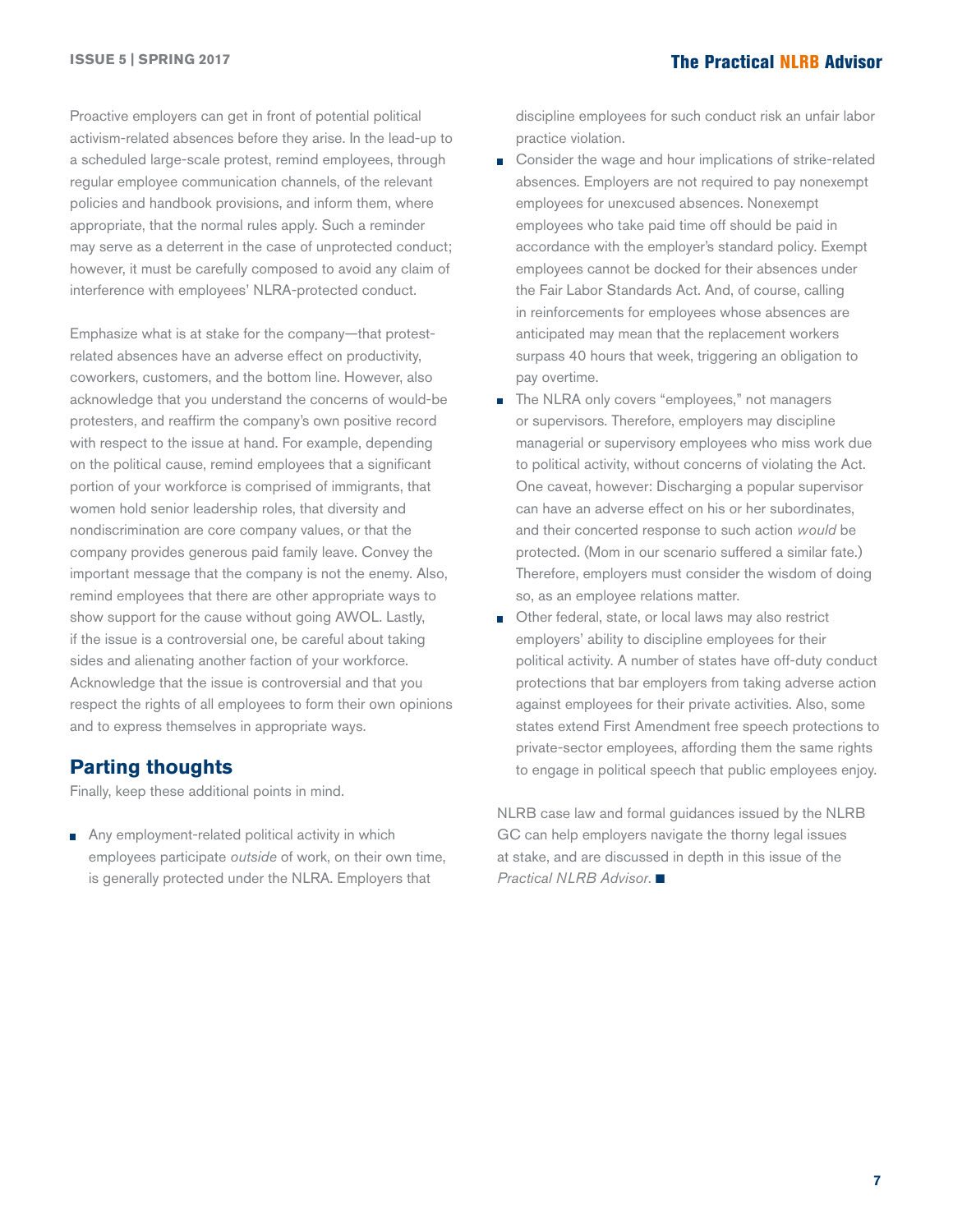## <span id="page-7-0"></span>What the general counsel says

### **Politics and protected activity**

While the recent uptick in political protest may seem to be an entirely new phenomenon, this is not the first occasion in which the nation's employers have had to deal with the prospect of activism-related absenteeism. In fact, widespread A Day Without Immigrants protests in 2006 prompted the National Labor Relations Board's then-General Counsel (GC) Ronald Meisburg, in July 2008, to issue formal guidance advising the agency's regional offices how to handle unfair labor practice charges resulting from employer disciplinary action for thousands of employees who took unscheduled time off from work to participate in the coordinated demonstrations.

requirements on the part of employers. Also of concern to the protesters was the fear that heightened employer penalties for employers that hired undocumented workers would simply cause employers to forgo hiring *all* immigrants —including lawful immigrants—to avoid committing even inadvertent violations. As such, the legislation that spurred the protests would have directly impacted the protesters' rights as employees, the GC reasoned, concluding that their participation in the rallies fell within the scope of Section 7's "mutual aid or protection" clause.

**Is the conduct protected?** Once it is determined that the subject matter of the employee protest falls within the ambit

*To be within the scope of the clause, there must be a "direct nexus" between the subject of the political action and "the specific issues that are the subject of the advocacy."*

**Is the** *subject* **protected?** The guidance, entitled "Guideline Memorandum Concerning Unfair Labor Practice Charges Involving Political Advocacy" [\(GC 08-10\)](http://hr.cch.com/ELD/NLRBGC08-10.pdf), explained that employees' protest actions might be protected activity for employees' "mutual aid or protection" pursuant to Section 7 of the National Labor Relations Act (NLRA). To be within the scope of the clause, there must be a "direct nexus" between the subject of the political action and "the specific issues that are the subject of the advocacy." This Board standard is derived from the seminal 1978 decision of the Supreme Court of the United States in *Eastex, Inc. v. National Labor Relations Board*. When processing unfair labor practice charges arising from such incidents, regional offices are to investigate "whether there is a specific legislative proposal or enacted provision at issue or whether the advocacy is more diffuse in its scope," Meisburg wrote. "Advocacy that is more diffuse in scope tends to be more attenuated from employment-related concerns."

As for the 2006 immigration protests, Meisburg found the requisite nexus to employment. The protesters were challenging President Bush's proposed immigration legislation, which would have required additional clearances before employees would be eligible to work in the United States, and called for more onerous employee verification

of Section 7's "mutual aid or protection" clause, the next crucial question is whether the means employed by employee-protesters is likewise protected. In some instances, this is a straightforward

exercise. For example, it is well-settled that advocacy that takes place during nonwork time and in nonwork areas is protected under the Act if the subject matter of the protest falls within the "mutual aid or protection" clause, and the conduct does not disrupt the employer's operations.

Unscheduled absences from work, however, raise a different set of considerations. Thus, it can be argued that typically, when an employee absents himself from work, or withholds his labor, in furtherance of a matter covered by Section 7, he is "striking" and that "strikers," generally, are not subject to discipline for their strike activity. It is this issue to which Meisburg devotes the remainder of his memo.

He begins by pointing out that, under well-settled principles, even if the subject or objective of employees' concerns may fall within the protection of Section 7, the means chosen to address the subject or objective may result in the loss of that initial protection. Thus, he notes: "It is hardly unprecedented to find that conduct with a protected object may nonetheless be unprotected because of the means employed." He then specifically references the fact that the Board has long found that "partial or intermittent strikes, sit-down strikes, and work slowdowns are unprotected regardless of the employees' objectives."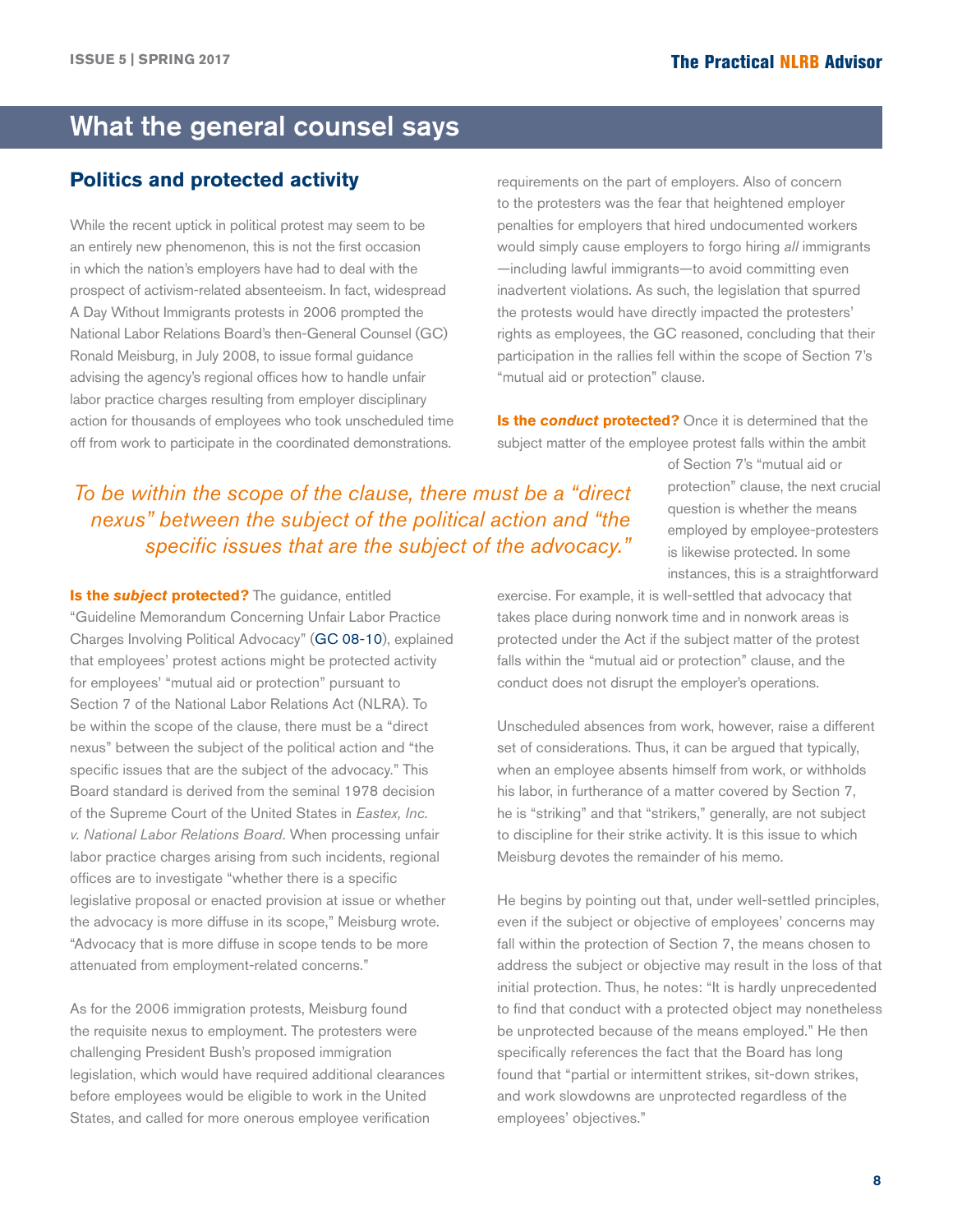The memo next refers to the Supreme Court's *Eastex*  decision, noting that the Court, in addressing the fact that an employer typically does not have control over the potential resolution of most political issues, strongly implied that in such circumstances employees' use of economic pressure, i.e. a strike, may not be protected. Thus, in many instances, even where the subject of the political action is related to terms and conditions of employment, "the immediate employer may lack the ability to address the underlying grievance."

Is an absence from work, or a "strike," over such matters statutorily protected under the Act? No, Meisburg concludes. Such concerted economic activity "is protected only if directed at an employer who has control over the subject matter of the dispute." In this respect, political protests are like secondary boycotts, which are generally prohibited under the NLRA because they exert pressure on an employer that lacks the ability to address the concerns of the protesters. For the same reasons, Meisburg concludes that, "similarly misdirected economic coercion in the context of political advocacy may not be protected under Section 7."

Tracing Board case law on the issue, Meisburg sets forth a few principles that remain instructive for employers:

- Nondisruptive political advocacy for or against a specific issue related to a specifically identified employment concern that takes place during the employees' own time and in nonwork areas is protected.
- On-duty political advocacy for or against a specific issue П related to a specifically identified employment concern is subject to restrictions imposed by lawful and neutrally applied work rules.
- Leaving or stopping work to engage in political advocacy for or against a specific issue related to a specifically identified employment concern may also be subject to restrictions imposed by lawful and neutrally applied work rules.

"[A]s a matter of enforcement policy under the Act, we do not want to equate political disputes with labor disputes, or promote the use of strikes and similar activity for resolving what are essentially political questions," Meisburg was careful to note. To do so would "endorse the expansion of labor disputes in a way that is contrary to our national policy favoring the limitation of labor disputes to the primary parties."

#### **Intermittent strikes revisited?**

In his memo Meisburg cites "intermittent strikes" as a longstanding example of activity that, because of the means utilized, loses the protection of the Act regardless of its objective. His observation was unquestionably correct in 2008. However, since then, enter the Obama administration, and a decidedly more activist National Labor Relations Board (NLRB). The notion of what constitutes an "intermittent" strike, and whether or not serial work stoppages are protected, has become a much more debatable matter under the prosecutorial leadership of current NLRB GC Richard F. Griffin, Jr. His narrower view of what constitutes an unprotected "intermittent" strike is of particular significance with the rise of disruptive, publicity-seeking strike actions against big-box retailers and other large employers that have been targeted by alt-labor groups. This view may now give legal cover to the Fight for 15-type wave of work stoppages directed at such employers.

**"Ride for Respect."** In one ongoing series of incidents, retail employees would drive together to their employer's company headquarters during a shareholder meeting to protest and to demand higher wages and benefits. This "Ride for Respect" came on the heels of a dozen or so strikes around the country, at a number of the retailer's locations, over the course of a few years. The work stoppages included a coordinated strike action scheduled during a Black Friday that received considerable media attention. Sixteen employees who took unexcused absences to "join the Ride" were subsequently discharged for their participation in what the employers contended were impermissible "hit-and-run," intermittent work stoppages.

However, an administrative law judge [found](http://hr.cch.com/ELD/WalmartALJ012116.pdf) that the means the employees chose did not cause them to lose the Act's protection; and, thus, their discharge was unlawful. In his view, the Ride for Respect activities were part of a recurring set of strikes aimed at challenging the employer's policies and working conditions; however, they were not "intermittent" work stoppages. He concluded that the work stoppages in question were materially different from the type of strikes the Board had traditionally identified as "intermittent," and thus unprotected. First, the strike was not part of a strategy to exert additional economic pressure on the company during bargaining negotiations. Moreover, the stoppages were not scheduled in close temporal proximity to one another.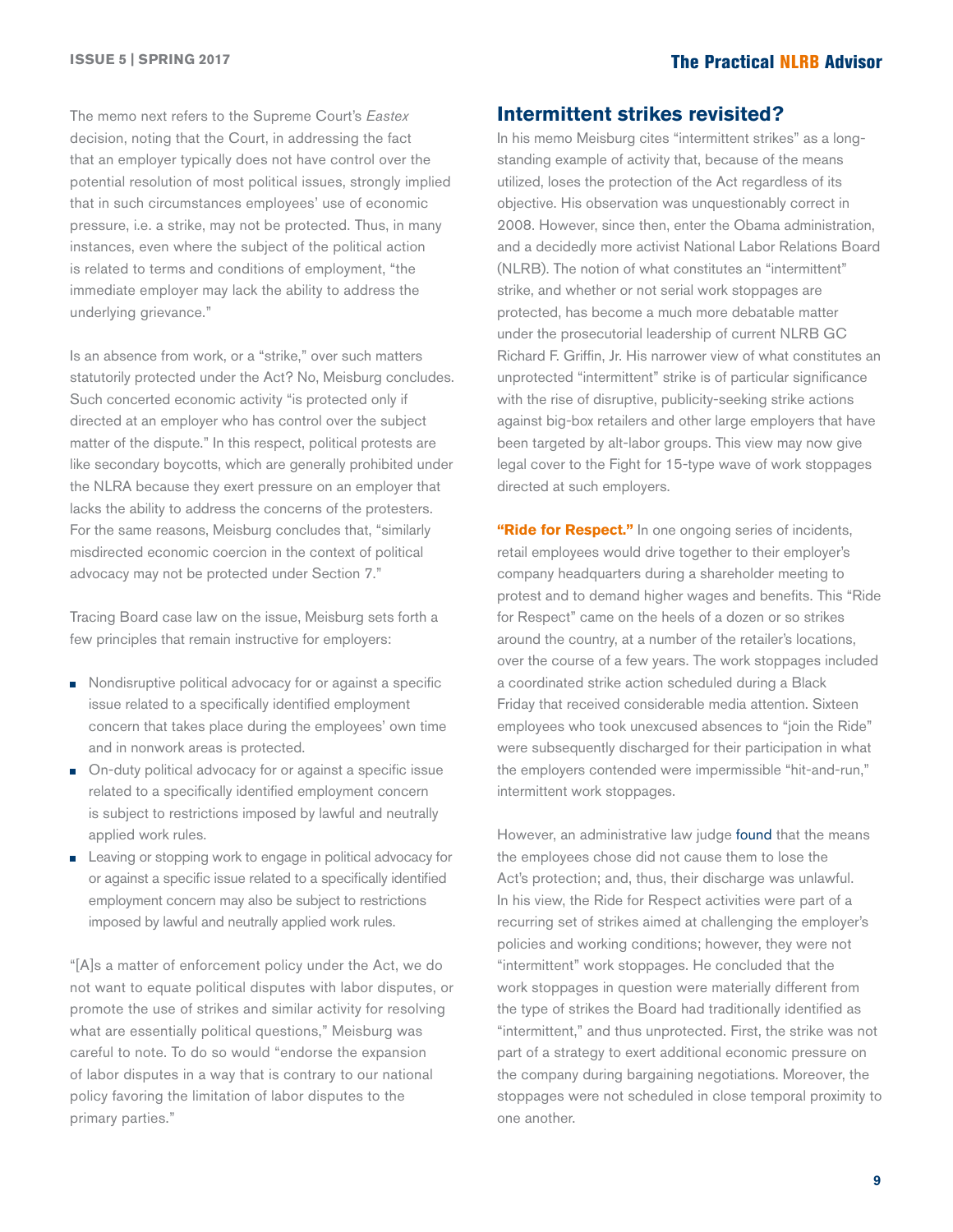<span id="page-9-0"></span>**New tactics.** Noting that employees looking to improve their working conditions are utilizing new tactics like retailer walkouts and the Fight for 15 protests, the GC's office wanted the NLRB to "clarify"—and "modify"—current Board law on intermittent and partial strikes. According to the GC's office, current Board law does not adequately address this emerging form of labor activism, since the existing standard for determining whether "multiple shortterm strikes" are protected activity "is difficult to apply to these situations." As a result, employees are left exposed to employer discipline or discharge based on activities that should fall readily within the protective umbrella of NLRA Section 7, the GC asserted in an October 2016 [Operations Memorandum](http://hr.cch.com/ELD/ModelBriefOM10316.pdf) to the NLRB's regional directors and other agency officials. "The rationales the Board has articulated for finding limited strikes unprotected are either unfounded or inapplicable to intermittent strikes. Thus, the Board has unjustifiably narrowed the definition of the protected strike," Griffin wrote.

Since Griffin wanted the Board to take a fresh look at the law the memorandum urged regional offices to be on the lookout for cases that might serve that end. The memo also provided regions with a [model brief](http://hr.cch.com/ELD/IntermittentStrikesInsert.pdf) to use in cases that involve an intermittent or partial strike.

## What the NLRB says

Over the years the National Labor Relations Board (NLRB) has frequently addressed the relationship between employees' political advocacy and concrete employmentspecific concerns in a variety of contexts. These cases illustrate the type of issues with which the Board deals in determining if specific conduct is entitled to the protection of the National Labor Relations Act (NLRA), and also illustrate the general decisional arc of the agency. Here is a sampling:

Employee concern over the impact of an immigration policy on job security is not a new phenomenon. In *Kaiser Engineers* (1974), one of the earliest Board cases involving the protected nature of advocacy outside the employer/ employee relationship, members of an engineers' association, concerned that a major industry competitor was seeking to obtain work visas for engineers recruited outside the United States, engaged in a letter-writing campaign to members of Congress appealing "for some protection

The framework proposed by the GC would protect multiple strikes—even strikes over the same labor dispute—if:

- 1. they involve a complete cessation of work, and are not so brief and frequent that they are tantamount to work slowdowns;
- 2. they are not designed to impose permanent conditions of work, but rather are designed to exert economic pressure; and
- 3. the employer is made aware of the employees' purpose in striking.

This rubric, according to the GC, "more effectively protects the right to strike, dispenses with the unpersuasive rationales relied on in the past, and better addresses Supreme Court precedent."

The Operations Memorandum says the GC's model brief should inform the regions' analyses of whether a complaint would be warranted under extant Board law and that the brief should be incorporated as an alternative argument in briefs to law judges or the Board. Moreover, if the regions conclude that a complaint is not warranted under current law but *may* be appropriate under the analysis provided in the model brief, the regions are to submit the case to the NLRB's Division of Advice.  $\blacksquare$ 

from the indiscriminate importation of engineers by large companies." The letter-writing campaign was found to be protected, concerted activity under the NLRA since the engineers' purpose in advocating against the loosening of federal immigration restrictions was to protect job security for themselves and their fellow U.S.-born engineers.

Drawing the line between what is purely political, and what is job-related, is likewise an issue of long standing. In *Ford Motor Co.*, a 1975 case, the Board found that a "mixed content" newsletter that complained about forced overtime and included passing political commentary was protected. The "gratuitous" political remarks did not detract from the intended purpose of seeking better working conditions. However, another newsletter that urged employees not to support the traditional party candidates in an upcoming election and advocating for an independent workers' party was not protected. "This is wholly political propaganda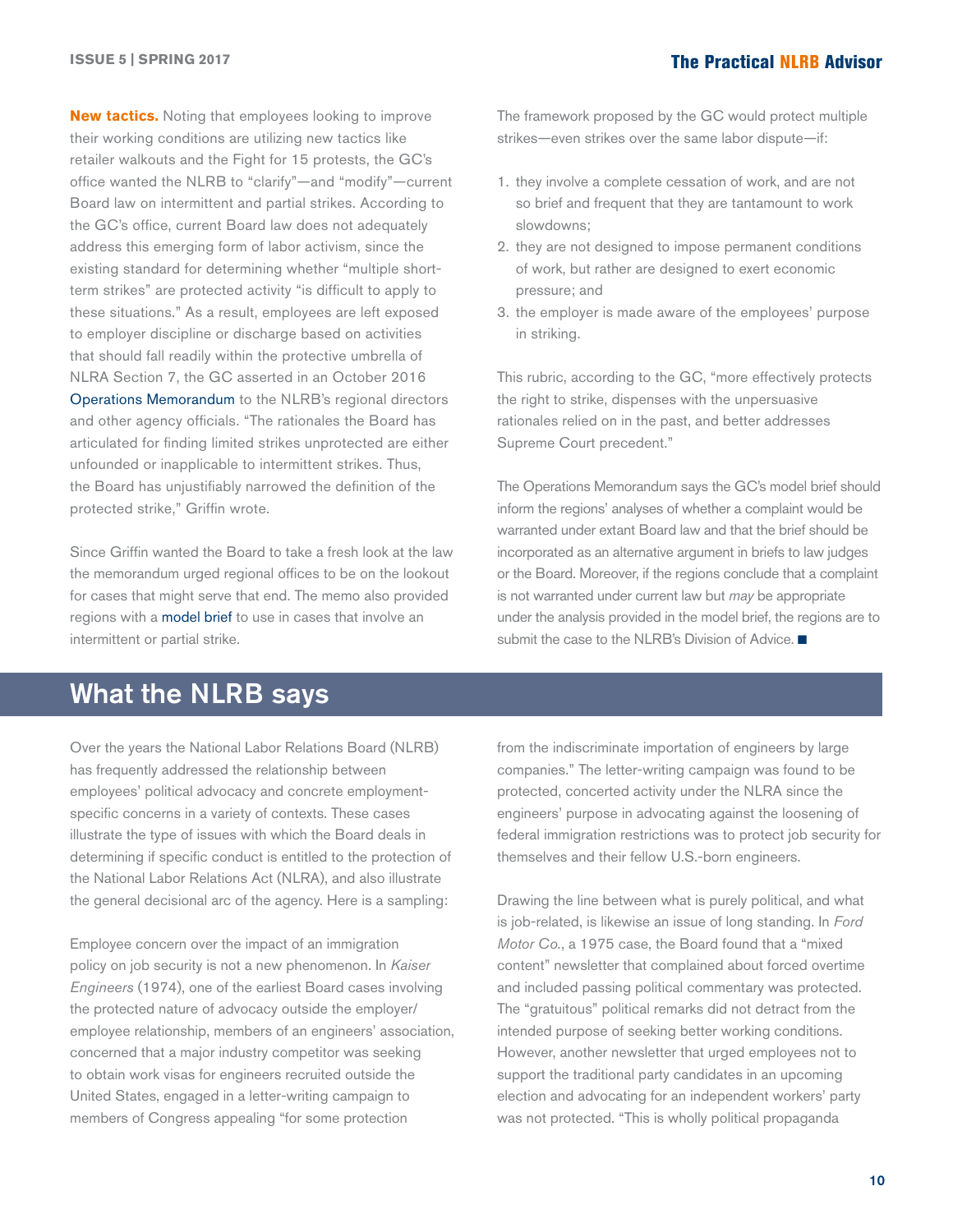which does not relate to employees' problems and concerns *qua* employees," the Board said. Arguably, the election of a particular political candidate might ultimately have consequences for employees' working conditions, it conceded, but "material solely concerned with a political election" was too far removed to warrant protection.

**The work vs. politics divide.** The Board's line-drawing exercise has been a frequent one over the years. For example, the Board, in *Firestone Steel Products Co.* (1979), found the employer properly refused to allow the distribution of leaflets in support of candidates for the governorship, senate, and state supreme court. The leaflets were deemed "purely political" and so far removed from the employees' interest as employees that they did not warrant the protections of the Act.

The NLRB's Division of Advice reached a similar conclusion in *Chrysler Corp., Sterling Stamping Plant* (1978) finding an employer permissibly disciplined two employees for refusing to remove a banner that read "Autoworkers Say Down With the System of Wage Slavery. On to May Day." The "political" message was simply too attenuated from any genuine workplace concerns to be protected.

In other instances, however, the Board has found employee political activity falling on the "protected" side of the line. For example, in *Union Carbide Corp.- Nuclear Division* (1981) an employee who circulated a union-prepared "taxpayer's petition" calling on the federal government to investigate the company's "use of our tax dollars for anti-union activities" was engaged in NLRAprotected conduct. Despite its "political overtones," the petition had a "direct impact" on the employees' working conditions—that is, their right to organize in order to improve those working conditions.

Similarly, in *Motorola, Inc.* (1991) employees seeking to distribute materials prepared by an outside group in support of a city-wide ban on mandatory employment drug-testing were involved in protected activity directly related to their working conditions and not in "an unprotected excursion into city council politics." Interestingly, a reviewing appeals court disagreed with the Board in this instance, relying on the fact that the outside group that prepared the materials repeatedly denied that it "represented" the employees, or sought to influence company management.

Most recently, in *Pacific Bell Telephone Co. dba AT&T* (2015), the Board held that employees who wore buttons opposing a state ballot initiative that would have prohibited unions from using payroll-deducted dues and fees for political purposes were engaged in activity protected by the Act. The "No on Prop 32" buttons were not "so purely political or so remotely connected to the concerns of employees as employees as to be beyond the protection" of the NLRA's "mutual aid or protection" clause. The Board did concede a ban might be justified if the employer's customers might mistakenly believe that the buttons reflected the company's position on the controversial initiative. However, the Board concluded there was not sufficient evidence to support this contention.

**Legislators and regulators.** Participation in the legislative or regulatory process with respect to even arguably workrelated matters has generally received protection from the Board. For example, in *GHR Energy Corp.* (1989) the NLRB found an employer violated the NLRA when it threatened to sue an employee for having testified about environmental safety laws before a U.S. Senate committee and a state environmental agency. The laws at issue directly impacted the working conditions of employees who handle toxic materials.

Similarly, in *Frances House, Inc.* (1996) a union-authored letter to state health department officials detailing an employer's allegedly negligent training, inappropriate work assignments, and falsified documentation at a residential care facility for the developmentally disabled was NLRAprotected because it was related to the facility employees' own concerns about their conditions of employment.

Even regulatory appeals with a general pro-union aim have been found protected when connected to workplace goals. For example, in *Petrochem Insulation, Inc.* (1999) a number of construction unions were deemed to be engaged in protected activity when they filed environmental objections to zoning and construction permits sought by nonunion developers and contractors. The unions claimed that they intervened in the regulatory proceedings to compel the competing companies to provide "a living wage, including health and other benefits," so they would no longer enjoy an unfair competitive advantage, at the expense of union members' job prospects.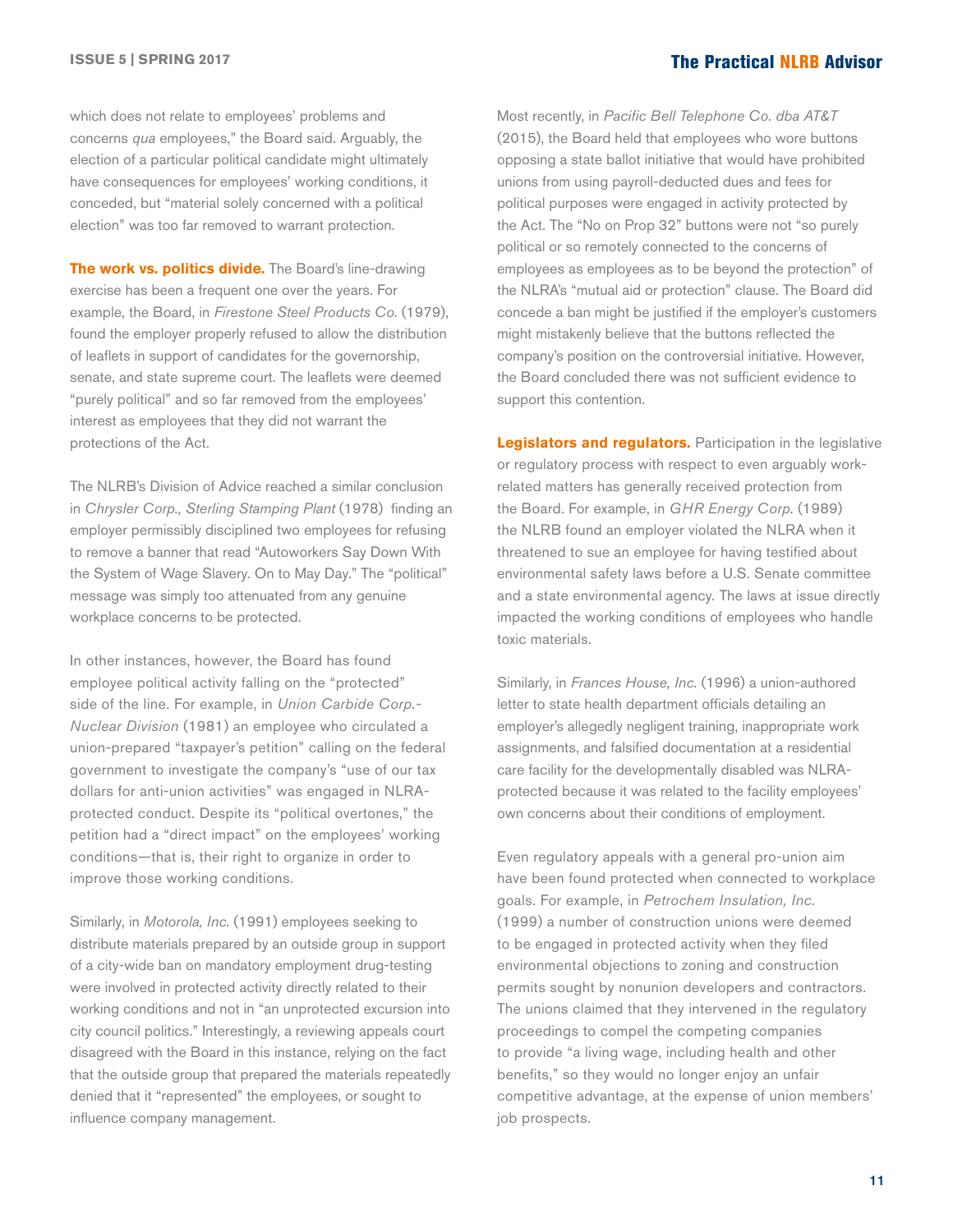<span id="page-11-0"></span>Likewise, in *Riverboat Services of Indiana, Inc.* (2005) licensed assistant chief engineers on a casino boat who sent a letter to the Coast Guard complaining about the lowering of licensing requirements for engineers and their employer's hiring of lower-paid engineers with limited licenses were acting out of concern for their own safety and future earnings and, therefore, were engaged in protected conduct.

Similarly, in *Tradesmen International, Inc.* (2000) the Board held that a union organizer's testimony to a municipal board asserting that a nonunion contractor was subject to a bonding requirement was protected. The NLRB found a "nexus" between the testimony and union workers' job opportunities because the union's intent was to equalize the playing field between union and nonunion contractors. A reviewing federal court, however, disagreed with the

Board finding there was not a sufficient nexus between the organizer's testimony and any employment-related matters.

Finally, reinforcing the notion that legislative or regulatory activity still requires a discernible relationship to an employee's terms and conditions of employment, the Board, in *Five Star Transportation, Inc.* (2007), found that school bus drivers were protected by the Act when they sent letters to a school superintendent raising concerns that a competing bus company that had just secured the school district's transit contract would be unable to pay them their current wages and benefits. However*,* letters written by five other drivers focusing on general safety concerns regarding school children were *not* protected because they either disparaged the bus company or did not sufficiently relate to the drivers' employment conditions.  $\blacksquare$ 

## A 'delay' in filling Board vacancies?

Whenever power shifts in Washington D.C., the anticipated changes in policy can never come soon enough for critics of the preceding administration. It is equally true, however, that the anticipated changes rarely happen quickly. Speed is unattainable for a host of reasons ranging from the sheer number of policies a newly ascendant administration must address, to the breadth and complexity of the bureaucratic machinery that must be harnessed to implement any ideological redirection.

These phenomena are often particularly true in the case of labor policy. Labor issues are typically not at the top of any administration's priority list, especially Republican ones. And, the "labor bureaucracy" has become more partisan and, thus, more difficult to rein in.

All of these truisms have been on full display at the NLRB since the November election. Despite the unprecedented level of opposition to the "Obama Board" policies, it still retains a 2-1 majority, while the two Board seats, that constitute the balance of ideological power, remain unfilled. Newly designated NLRB Chairman Philip Miscimarra, the sole Republican Member on the Board, continues to find himself authoring dissenting opinions, and the many problematic decisions of the Obama Board remain untouched.

All this has led some fretful management-side observers to question if the Trump administration may be less aggressive in overturning the Obama Board's excesses than once hoped. In addition to the empty Board seats, some have noted there are other troubling signs including the new administration's very public outreach to organized labor, the naming of a more ideologically centrist Secretary of Labor nominee in the wake of fast-food restaurant chain CEO Andrew Puzder's withdrawal, and the initial, inexplicable designation of Miscimarra as only "acting," rather than permanent Chair. While only time will tell if these signs will prove the pessimists to be prescient, the so-called "delay" in filling the two empty Board seats may not be as distressing when viewed in historical context.

Few administrations in memory have come to power more indebted to organized labor, and more disposed to implementing radical change at the NLRB, than the Obama administration. When President Obama was sworn in on January 20, 2009, unlike the currently two empty Board seats, there were actually *three* empty slots*.* That number had persisted for over one year as Senate Democrats blocked any effort by the outgoing President Bush to fill the Board vacancies with his nominees in his last year in office. Despite the length of the vacancies, and the Obama administration's compelling interest in filling them, President Obama did not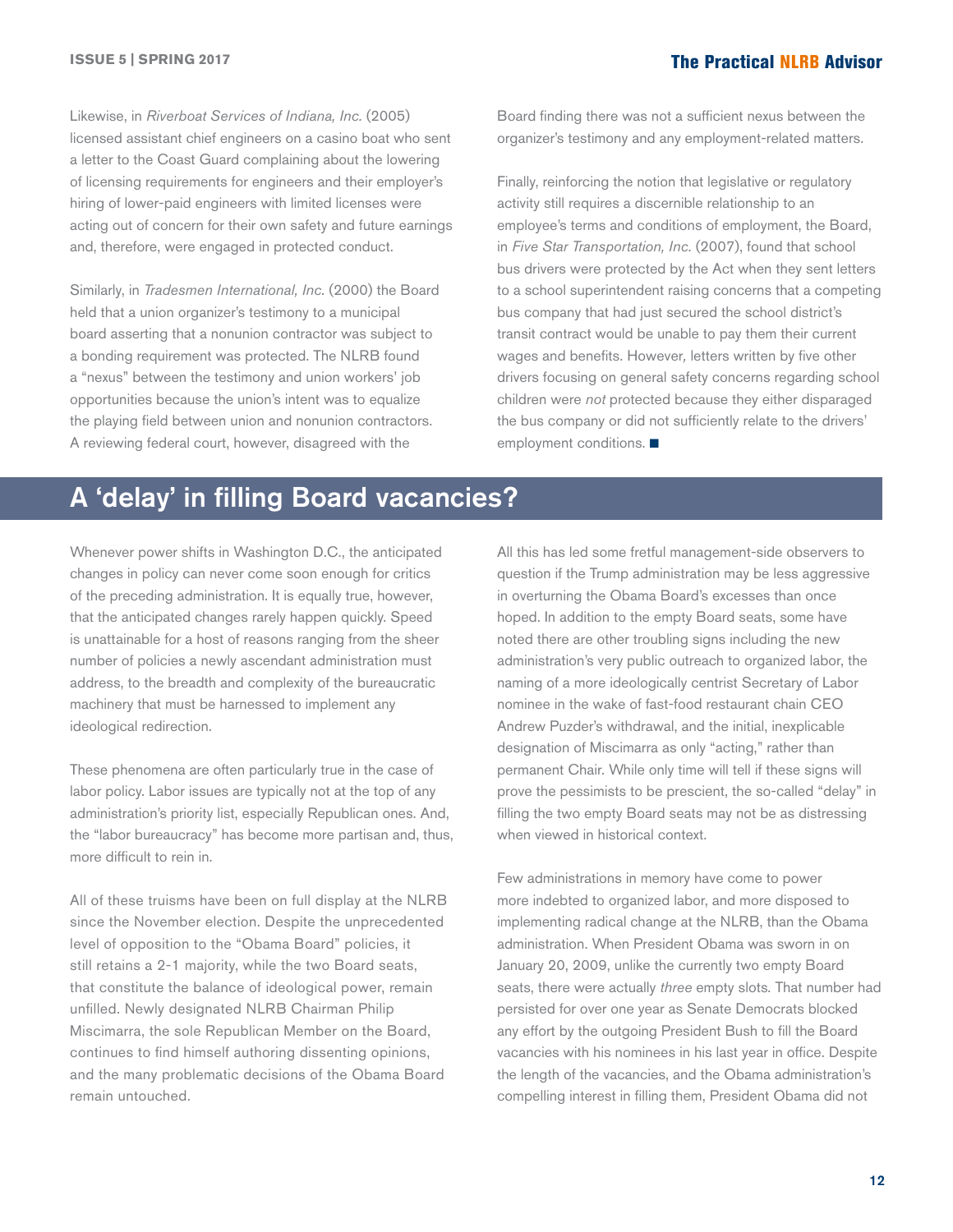<span id="page-12-0"></span>announce his intended nominees for the first two of the three seats until April 24, 2009; and did not actually send the full slate of Board nominees to the Senate for confirmation until July of that year. Once in the Senate the slate faced considerable Republican opposition largely focused on the inclusion of controversial nominee Craig Becker. That opposition resulted in President Obama recess-appointing Becker and the other Democratic nominee, Mark Gaston Pearce, on March 27, *2010.* Thus, the Obama administration did not gain ideological control of the NLRB until more than 14 months after the president's inauguration. Since then the rules of the Senate have been changed twice to eliminate the use of the filibuster on all presidential nominees.

As this issue of the *Advisor* goes to press, the Trump administration has still not announced its Board nominees. However, it still has several weeks to do so before it falls behind the pace of the Obama administration. Moreover, once sent to the Senate, the elimination of the filibuster virtually guarantees a much faster confirmation of Trump's Board nominees.

In the end, concerned observers may be right about the ideological direction of the "Trump Board." However, any "delay" in naming or seating new Board members is, at present, more illusory than real and is, in no way, a likely accurate predictor of things to come.  $\blacksquare$ 

## Other NLRB developments

Here is a brief summary of other noteworthy developments in recent months:

#### **Supreme Court**

Former National Labor Relations Board (NLRB) Acting General Counsel Lafe Solomon became ineligible to function in an "acting" role once he was nominated by President Obama to serve permanently, a divided Supreme Court of the United States has ruled. According to the Court, the Federal Vacancies Reform Act (FVRA) bars an individual who has been nominated to fill any post requiring a presidential appointment and Senate confirmation from performing the duties of that position in an acting capacity. This prohibition applied to Solomon, a career NLRB official who had been tapped by President Obama first to serve in an acting capacity, and then to take the job permanently, but whose nomination languished in the Senate. Rejecting the NLRB's contention that the FVRA's prohibition does not extend to first assistants who are performing in an acting capacity, the majority said the decision here was a straightforward one, based simply on the plain text of the statute, so it paid no heed to the interpretive canon which, according to the NLRB, suggested otherwise (*[NLRB v. Southwest General, Inc. dba](http://hr.cch.com/eld/NLRBSWGeneral032117.pdf)  [Southwest Ambulance](http://hr.cch.com/eld/NLRBSWGeneral032117.pdf)*, March 21, 2017).

Remaining unclear, however, was where the high court's decision left the Board's unfair labor practice charges, administrative law judge (ALJ) rulings, and other developments from Solomon's tenure. In a footnote, the Court alludes to the ramifications, noting that under FVRA

Section 3348(e)(1), the NLRB General Counsel is exempt from the general rule that "actions taken in violation of the FVRA are void ab initio." The United States Court of Appeals for the D.C. Circuit assumed that Section 3348(e)(1) rendered the actions of an improperly serving acting General Counsel voidable, but not void. Certiorari was not sought on this issue, however, so the Court did not address it.

#### **Appellate decisions**

#### **No reimbursement for negotiating expenses.** The

United States Court of Appeals for the Seventh Circuit held the NLRB erred when it ordered a college to reimburse a union for its negotiating expenses in a dispute over whether the college had to bargain over the effects of its decision to reduce the credit hours for 10 courses and the parties' efforts to negotiate a successor contract (*[Columbia](http://hr.cch.com/eld/ColumbiaNLRB020217.pdf)  [College Chicago v. NLRB](http://hr.cch.com/eld/ColumbiaNLRB020217.pdf)*, February 2, 2017). The appeals court vacated that portion of an NLRB order requiring the college to compensate the union for its efforts to initiate effects bargaining and in connection with bargaining for the successor contract.

The terms of the parties' existing collective bargaining agreement (CBA) gave the college the right to alter course credits, and it did not indicate separate treatment of effects bargaining and decision bargaining, the appeals court found. Accordingly, the college was under no obligation to bargain with the union over the effects of the credit-hour reductions. Because the Board awarded bargaining expenses to the union based, in part, on the college's behavior during the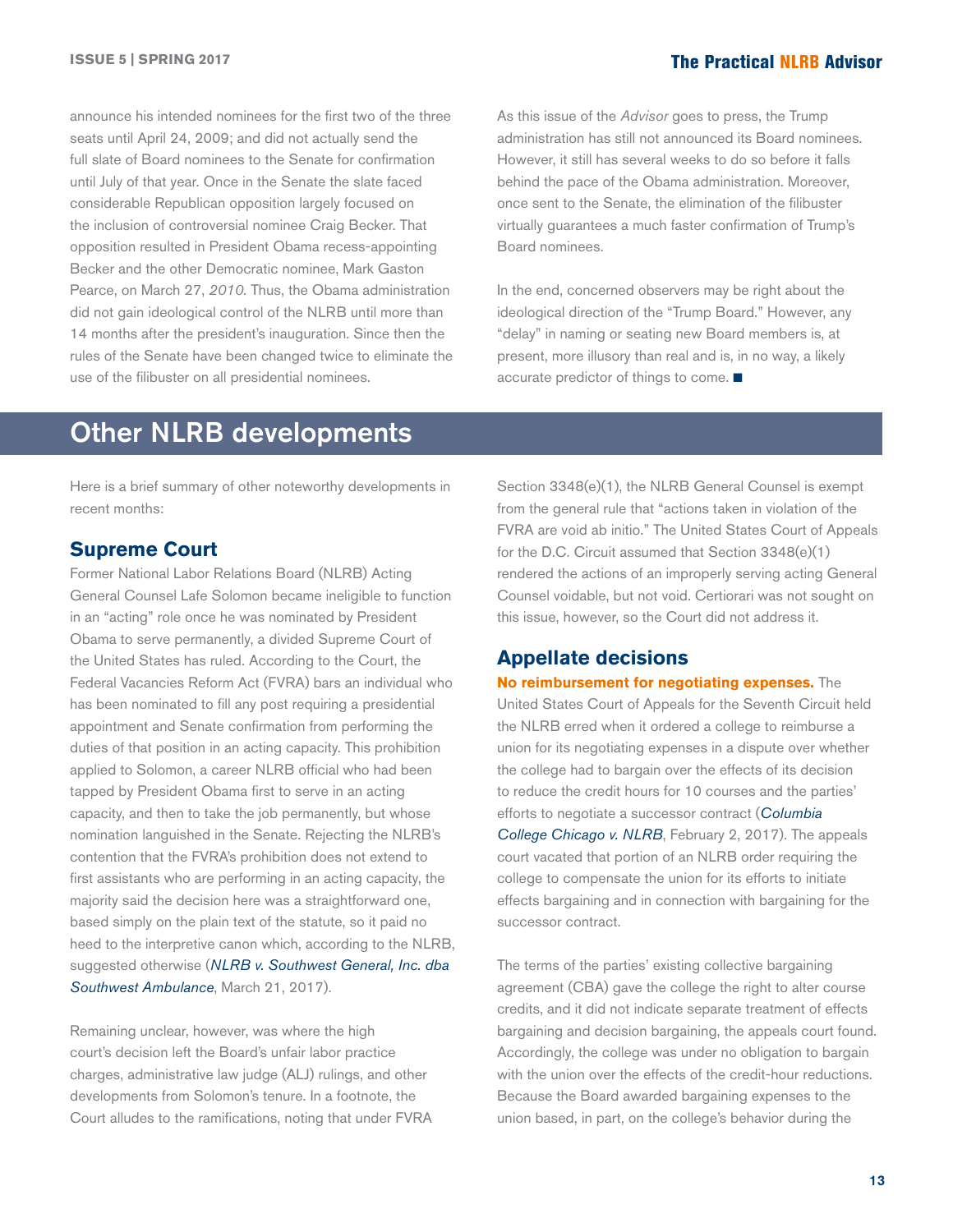effects-bargaining negotiations, the Seventh Circuit vacated the award of bargaining expenses.

**Employees "handcuffed" to union.** The D.C. Circuit would not disturb the NLRB's finding that a seafood restaurant unlawfully withdrew recognition from a union at a time when it enjoyed the majority support of bargaining unit employees. However, the appeals court refused to enforce the Board's bargaining order, which barred raising any question concerning the union's continuing majority status for a reasonable time. On the facts of this case, the appeals court determined that a bargaining order was out of keeping with the purposes of the National Labor Relations Act (NLRA). It rewarded the union for sitting on its hands, punished the employer for acting unwarily but in good faith, and displayed utterly no regard for employee free choice (*[Scomas of Sausalito, LLC v. NLRB](http://hr.cch.com/ELD/ScomasNLRB030717.pdf)*, March 7, 2017).

The restaurant recognized the union as the exclusive collective bargaining representative of its restaurant and bar employees. However, the restaurant thereafter withdrew recognition from the union when 29 of the bargaining unit's 54 employees signed a decertification petition. Unbeknownst to the employer, however, the union had persuaded six employees to revoke their signatures before the NLRB could conduct a decertification election. The remaining employees, apparently believing they were free of the union, withdrew the decertification petition. The Board sided with the union's charge that the employer unlawfully withdrew recognition, issued a bargaining order, and barred any challenge to the union's representative status.

The appeals court agreed the employer had unlawfully refused to bargain but found that the affirmative bargaining order was unsupported. The court noted that the Board must undertake a reasoned analysis that explicitly balances bargaining stability with the employees' right of free choice and that also considers whether alternative remedies are adequate. In its decision, however, the court observed there was no indication why the Board considered a bargaining order was necessary in *this* case. The union had withheld information about its restored majority status, and the employer had acted in good faith on a facially valid decertification petition. The violation was unintentional, not deliberate or calculated, and nothing about the employer's conduct was "flagrant." This was not a case in which, absent a bargaining order, the employer would benefit

by its own wrongs. Also, the genesis of the employees' discontent in this case was not the employer's conduct but an extended period of neglect by the union. Consequently, the bargaining order did not further the NLRA's policy of protecting employees' exercise of full freedom of association and selecting representatives of their own choosing—it handcuffed the employees to the union for no good reason.

**Confidentiality policy violated the NLRA.** The D.C. Circuit upheld a Board finding that an employer's confidentiality agreement was overbroad and therefore violated the NLRA. However, the appeals court rejected the Board's separate determination that the employer maintained an unlawful nondisclosure policy regarding investigatory interviews. It held there was insufficient evidence that nondisclosure was categorically requested in *all* HR investigations involving certain categories of alleged misconduct (*[Banner Health](http://hr.cch.com/ELD/BannerNLRB031417.pdf)  [System v. NLRB](http://hr.cch.com/ELD/BannerNLRB031417.pdf)*, March 24, 2017).

The confidentiality agreement in question defined "confidential information" to include "[p]rivate employee information (such as salaries, disciplinary action, etc.) that is not shared by the employee," and provided that employees would be subject to corrective action, up to and including discharge or possible legal action, if they did not keep "this kind of information private and confidential." The nondisclosure policy was contained in an "interview of complainant" form that the company's HR consultant used when investigating employee complaints. It included the statement: "I ask you not to discuss this with your coworkers while this investigation is going on, for this reason, when people are talking it is difficult to do a fair investigation and separate facts from rumors." Employees were never given a copy of the form; rather, the HR consultant merely read the directive aloud to employees during investigatory interviews. The consultant used the directive only "[h]alf a dozen" times in 13 months, and did so only "in the more sensitive situations" such as claims of sexual harassment or suspicion of abuse and only in investigations in which she needed to speak to more than one person.

The court upheld the Board's determination with respect to the confidentiality policy since it expressly covered information about salaries and discipline, and would therefore be reasonably understood to prohibit discussions protected by Section 7. However, the circuit court rejected the Board's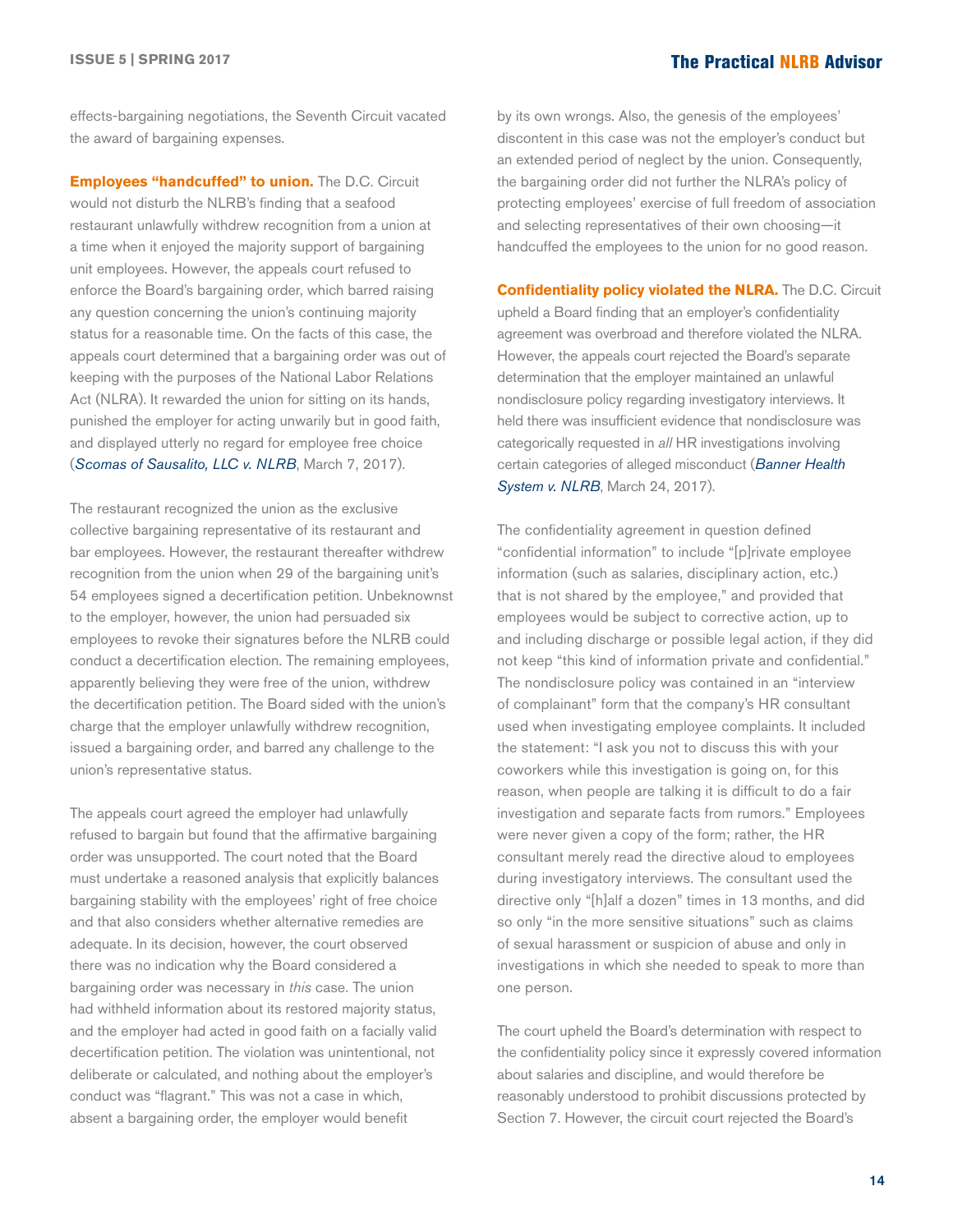finding that the nondisclosure rule was unlawful, concluding that the Board had made "unwarranted logical leaps that the evidence cannot fairly support." The HR consultant's testimony was "simply too terse and unclear" to sustain a determination that the employer had a policy of categorically requesting nondisclosure of an entire subset of investigations.

#### **Board rulings**

**Technical violation gives union new election.** Because an employer timely served its voter list only on the Regional Director, and not on the other parties directly, a divided NLRB panel set aside a lopsided 91-54 union election loss. The Board majority found that this procedural error was enough to invalidate the results and order a second election *despite the fact that the list had been forwarded to the union by the Regional Director and received by the union within the time specified in the rules.* This was just what the Board's "quickie" election rule was designed to eliminate, the Board majority reasoned in *[URS Federal Services, Inc.](http://hr.cch.com/eld/URSFederal120816.pdf)*, saying it was trying to abolish this two-step process—under which the employer would file the list with the Regional Director, who would then forward the list to the other parties—because it had caused delay and unnecessary litigation. To the majority, its rules were clear and mandatory; however, Member Miscimarra, dissenting, argued that the Board had only to determine whether a purely technical violation of a service requirement, timely cured by the regional office, warranted overturning election results that overwhelmingly disfavored the union. In his opinion, the majority chose to "lightly set aside" the election instead of following well-established Board law. At best, the majority's view appears to be one that slavishly elevates form over substance.

**Three days' notice of election.** Two months later, in *[European Imports, Inc.](http://hr.cch.com/ELD/EuropeanImports022317.pdf)*, Miscimarra dissented from the Board's denial of an employer's emergency request for review seeking to reschedule a union election. Arguing that the "election date set by the Regional Director—pursuant to the Election Rule's mandate—only gave *three days' notice* to a substantial number of employees that they would be voters in a union-representation election," Miscimarra emphasized that it "continues to be unreasonable for the Board not to establish *any* concrete parameters regarding a reasonable time frame for conducting representation elections."

The unfairness associated with this practice was exacerbated in this instance by the Regional Director's refusal to permit

the employer to create a record regarding problems associated with the election rule's application, Miscimarra asserted, noting that the employer was entitled to make a record regarding actual prejudice allegedly resulting from the procedures set forth in the rule. By preventing it from introducing this evidence, "the Board and any court of appeals have also been prevented from passing on *any*  prejudice or denial of due process caused by the Election Rule's application here, because substantive rulings by the Board and the court must be based on record evidence—i.e., evidence admitted in an 'appropriate' hearing." Noting that the employer argued the application of the election rule deprived it of due process and unfairly prejudiced it *in this proceeding*, Miscimarra pointed out that this claim was materially different from the issue presented in the small number of Board and court cases that have denied challenges to the facial validity of the rule itself.

#### **Barring use of employee info violated NLRA.** An

employer's conduct rule restricting the use of personal employee information could reasonably be understood as an attempt to keep employees from discussing their terms and conditions of employment, in violation of the NLRA, the Board ruled in *[Cellco Partnership dba Verizon](http://hr.cch.com/ELD/CellcoPartnership022417.pdf)  [Wireless](http://hr.cch.com/ELD/CellcoPartnership022417.pdf).* A 2014 version of the rule cautioned employees to take "appropriate steps" to protect all personal employee information and instructed them not to access or disclose other employees' personal information to anyone inside or outside the company. Employees in certain circumstances have a Section 7 right to *obtain* names and telephone numbers from their employer, the Board noted; moreover, by prohibiting employees from *sharing* the information of other employees, the employer directly interfered with their right to communicate and engage in organizational activity.

A 2015 version of the rule contained a section instructing employees who participated in outside organizations to remove themselves from any discussion or vote on matters affecting the interests of the employer. This also violated the NLRA, the majority held, because the provision did not offer any qualifications regarding what type of organizations were covered, and thus employees could reasonably construe the provision as restricting their ability to work with labor unions. Moreover, it was overbroad in prohibiting employees from disclosing nonpublic company information because it failed to limit that language to allow employees to discuss their terms and conditions of employment.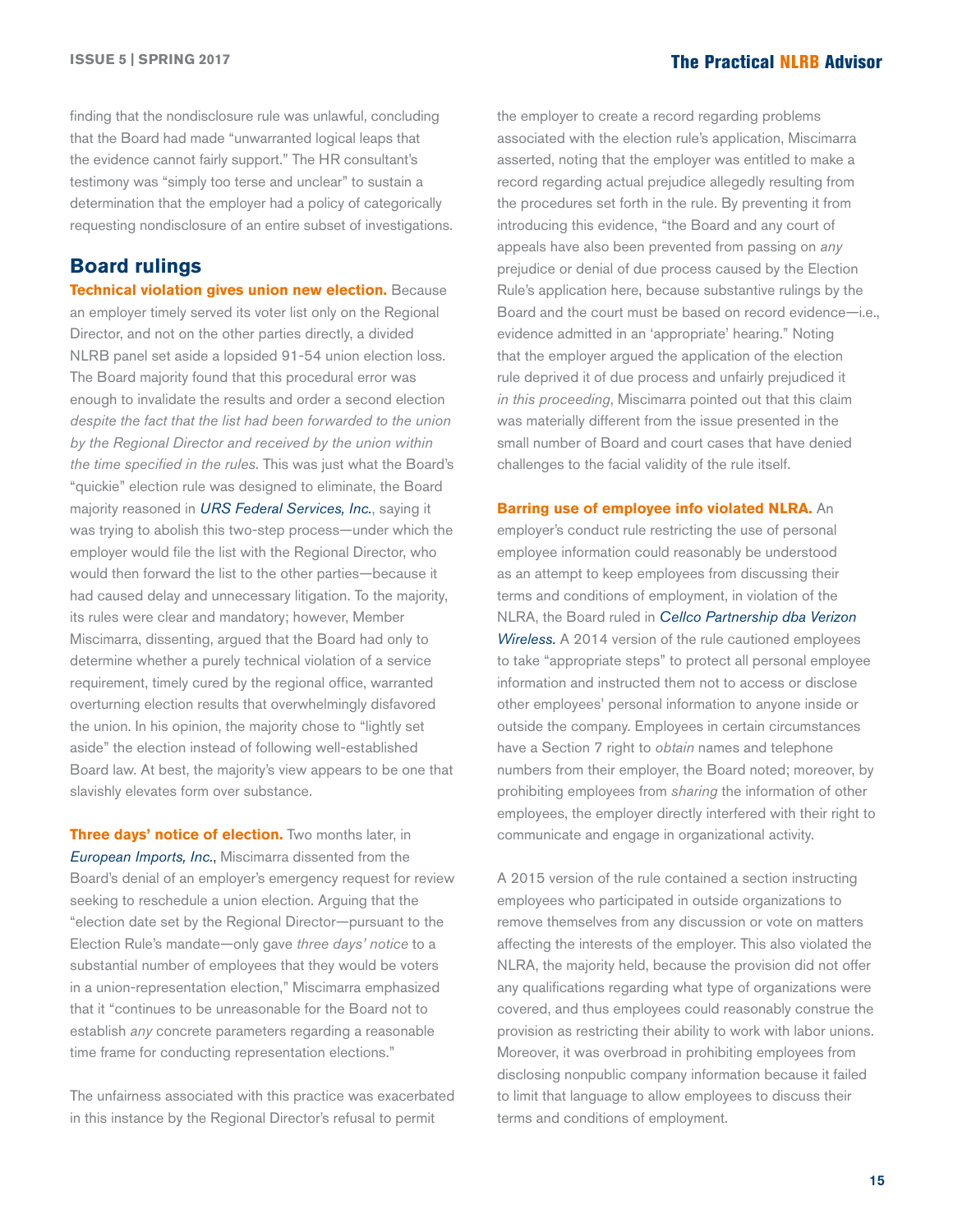Dissenting in part, Miscimarra argued that *Lutheran Heritage's* "reasonably construe" standard should be replaced by a standard that would evaluate an employer's rule or policy and would consider both the legitimate justifications for the rule and any adverse impact on protected rights. He also advocated for overturning the *Purple Communications* standard, which he asserted improperly presumes that employers that reserve the use of their email systems for business purposes unreasonably impede their employees' ability to engage in protected activities. There are a wide range of digital platforms, including social media and texting, which allow employees to communicate, he pointed out. Moreover, the standard fails to acknowledge employers' property rights in their email systems and makes it difficult for them to enforce rules prohibiting solicitation during work hours.

**Cancelling strikers' health benefits unlawful.** An employer violated the NLRA by cancelling the accrued health benefits of employees who went out on a brief strike, a divided three-member Board panel ruled in *[Hawaiian](http://hr.cch.com/ELD/HawaiianTelecom022217.pdf)  [Telecom, Inc](http://hr.cch.com/ELD/HawaiianTelecom022217.pdf).* Under the applicable bargaining agreement, the employees' eligibility for benefits had accrued and was not dependent upon their continued performance of work. The employer also failed to establish a legitimate and substantial business justification for discontinuing the striking employees' benefits, the majority determined.

But Miscimarra argued, in a lengthy dissent, that denying medical benefits is an economic weapon protected by the Act, and the Board was not empowered to second-guess the employer's reasonable interpretation of the CBA. When the Board evaluates whether medical benefits are "accrued," its "role is limited to determining whether the employer relied on an interpretation of the contract that is 'reasonable and … *arguably* correct'," Miscimarra asserted. Further, medical coverage is considered a welfare benefit under the Employee Retirement Income Security Act (ERISA), and ERISA principles apply to medical benefits even when provided in a CBA. Arguing that the medical benefits had not accrued, he urged that absent unusual circumstances not presented here, the right to strike did not include an entitlement to receive wages or benefits during periods that employees perform no work because of the strike.

**Unlawful change in working conditions.** A nursing home management company acted unlawfully when an administrator threatened to "call the cops" after

housekeeping employees protested their "rehiring" as probationary employees at the starting wage, with no seniority, and demanded to contact their union, a three-member panel of the NLRB ruled in *[HealthBridge](http://hr.cch.com/ELD/HealthbridgeManagement022217.pdf)  [Management, LLC](http://hr.cch.com/ELD/HealthbridgeManagement022217.pdf)*. The Board also found that the employees retained their rights under a bargaining agreement and that the employer's attempt to extinguish those rights constituted an unlawful midterm modification of the CBA.

Miscimarra agreed that the employer violated the NLRA by eliminating the housekeeping employees' seniority, and that an administrator violated the Act when he advised employees they would not have a job unless they reapplied for their positions. He also would have found the threat to call police unlawful because it reasonably tended to coerce employees into forfeiting accrued seniority. He argued, however, that the employer lawfully subcontracted its housekeeping function and that the subcontractor was the sole employer of the housekeeping employees during the relevant time period. Thus, he disagreed that the employer's actions violated the Act after housekeeping operations were subcontracted.

"**Not part of the uniform."** In response to an employee's inquiry whether he could wear a "Fight for Fifteen" button on the job, a supervisor unlawfully replied that the "button was not part of [the company] uniform." The employee would reasonably infer from that statement that he was being told he could not wear the button, in violation of Section 8(a)(1), a three-member panel of the NLRB ruled. Moreover, the Board adopted a law judge's finding that the employer unlawfully maintained a rule prohibiting employees from wearing unauthorized buttons or insignia and unlawfully told another employee to remove his button. Acting Chairman Miscimarra dissented in part (*[In-N-Out Burger, Inc.](http://hr.cch.com/eld/InNOutBurger032117.pdf)*).

Restricting employees from wearing buttons and other insignia can be lawful if the employer shows such items would unreasonably interfere with the employer's public image. But the Board determined that in this instance, the employer presented insufficient "public image" evidence to render lawful its directive barring employees from wearing the small button on their uniforms. Moreover, the Board held a nationwide remedy was proper here, since the employer's dress and grooming policy applied companywide to all of its 300-plus restaurants, and the employer repeatedly cited the importance of the "consistency" of customer experience from store to store.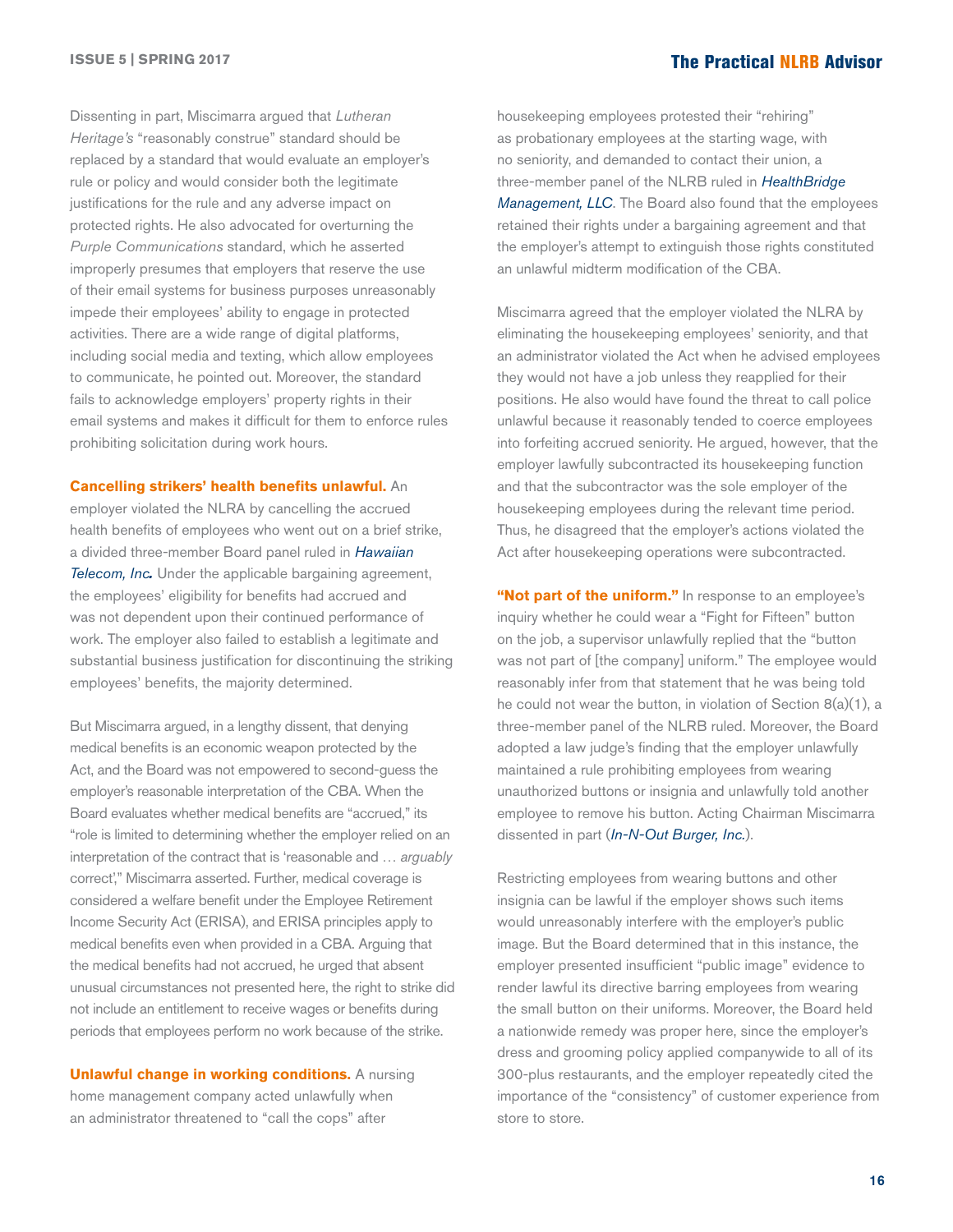Acting Chairman Miscimarra, while agreeing there was inadequate evidence to support a public image defense, specifically rejected the ALJ's reasoning that such a defense was undermined by evidence that employees occasionally wore employer-supplied buttons reading "Merry Christmas," or referring to a charity. He also rejected "any implication that [purveyors of] conventional products (such as hamburgers, french fries, and soft drinks) could never warrant maintenance of a public image that, in turn, could constitute 'special circumstances' justifying a restriction on buttons and pins."

### **Agency guidances**

#### **General Counsel: college football players are**

**"employees."** In August of 2015, the NLRB declined to assert jurisdiction over a petition for a union election among scholarship football players at Northwestern University. In declining to assert jurisdiction, the Board itself found it unnecessary to reach the issue as to whether the student athletes were statutory "employees" under the NLRA. In January of this year, however, the Board's General Counsel, Richard F. Griffin, Jr., issued a [memorandum](http://hr.cch.com/ELD/GCMemo17_01.pdf) concluding that the Northwestern University football players are, in fact, statutory employees and are entitled to the NLRA's unfair labor practice protections. Thus, in the view of the General Counsel, although the Northwestern players, and presumably other scholarship athletes, may not have the ability to unionize under the Board's representation case procedures, they may still avail themselves of the Act's unfair labor practice processes and protections.

**The class action waiver battle.** Although the Supreme Court had agreed in January to take up the question of whether class and collective action waivers in employment arbitration agreements violate the NLRA and whether the Federal Arbitration Act nonetheless trumps the NLRA, this closely watched high court battle has now been delayed until the Court's next term. After the Court granted certiorari, however, the Division of Operations-Management of the

Office of the General Counsel issued a [memorandum](http://hr.cch.com/ELD/NLRBMemoImpactCertInNLRB-MurphyOilUSA.pdf) on the impact of the grant of certiorari in *National Labor Relations Board v. Murphy Oil USA*, along with *Epic Systems Corp. v. Lewis* (Seventh Circuit) and *Ernst & Young v. Morris* (Ninth Circuit), the other class waiver appellate decisions that will be considered by the high court.

In cases alleging that the employer is either maintaining and/or enforcing an agreement prohibited under *Murphy Oil*, the memorandum directs the agency's regional offices, in cases deemed to have merit, to propose that the parties enter informal settlement agreements that are conditioned on the Board prevailing before the Supreme Court in all three cases. Where a charge contains both an allegation that the employer has been maintaining and/or enforcing an unlawful *Murphy Oil* agreement, as well as an allegation that is *not* related to that agreement, regions should propose that the parties enter into an informal settlement agreement relating to the *Murphy Oil* allegation conditioned on the agency prevailing before the Supreme Court. If the parties are unwilling to settle the unrelated allegations, regions should go forward on those charges found to have merit.

**Fact sheet on unlawful retaliation.** The NLRB, the Department of Labor's Wage and Hour Division, the Occupational Safety and Health Administration, and the Equal Employment Opportunity Commission issued a joint fact sheet explaining that the agencies will protect all employees from employer retaliation arising from the employee's attempt to assert his or her workplace rights, according to [NLRB Memorandum OM 17-10.](http://hr.cch.com/ELD/JointNLRB-DOL-EEOCFactSheetRetaliation.pdf) The federal agencies' fact sheet, Retaliation Based on Exercise of Workplace Rights Is Unlawful, notes that in some cases, employers may exploit immigration status to discourage workers from asserting their rights. Federal laws, however, including the NLRA, generally prohibit employers from retaliating against workers for exercising their workplace rights, regardless of the workers' immigration status.  $\blacksquare$